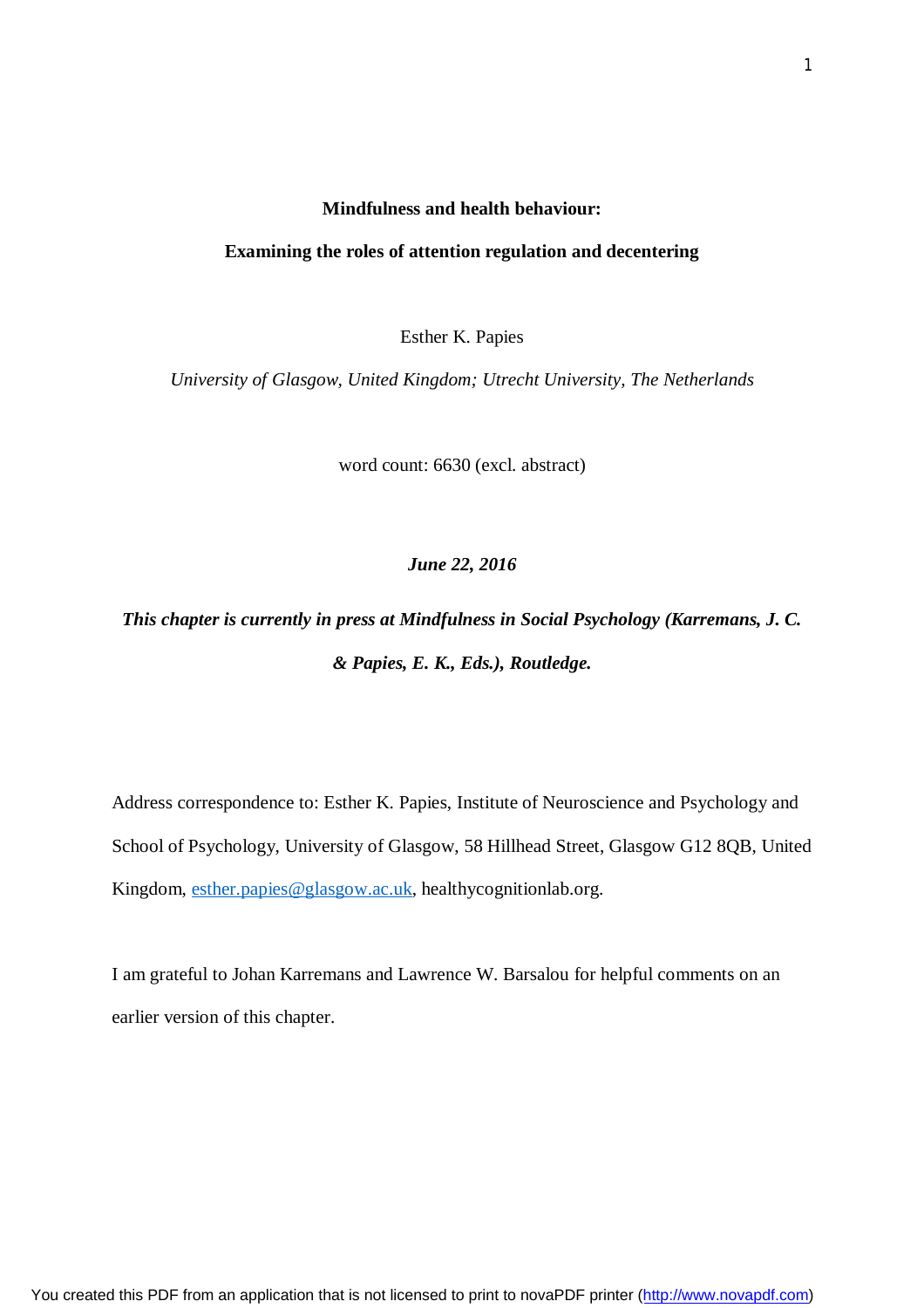## **Abstract**

This chapter examines how mindfulness interventions affect health behaviour through attention regulation and decentering. Specifically, mindfulness may be effective to the degree that attention training increases one's ability to accurately detect temptation cues, to direct attention in ways that support self-control, and to monitor one's behaviour. In addition, the decentering component of mindfulness allows one to view the reward simulations that lead to desire as mere mental events, making tempting stimuli less inherently attractive, and thus preventing impulses and cravings. This analysis is illustrated with research on eating, smoking, and drinking, and may contribute to a more detailed understanding of mindfulness mechanisms and support their most effective application.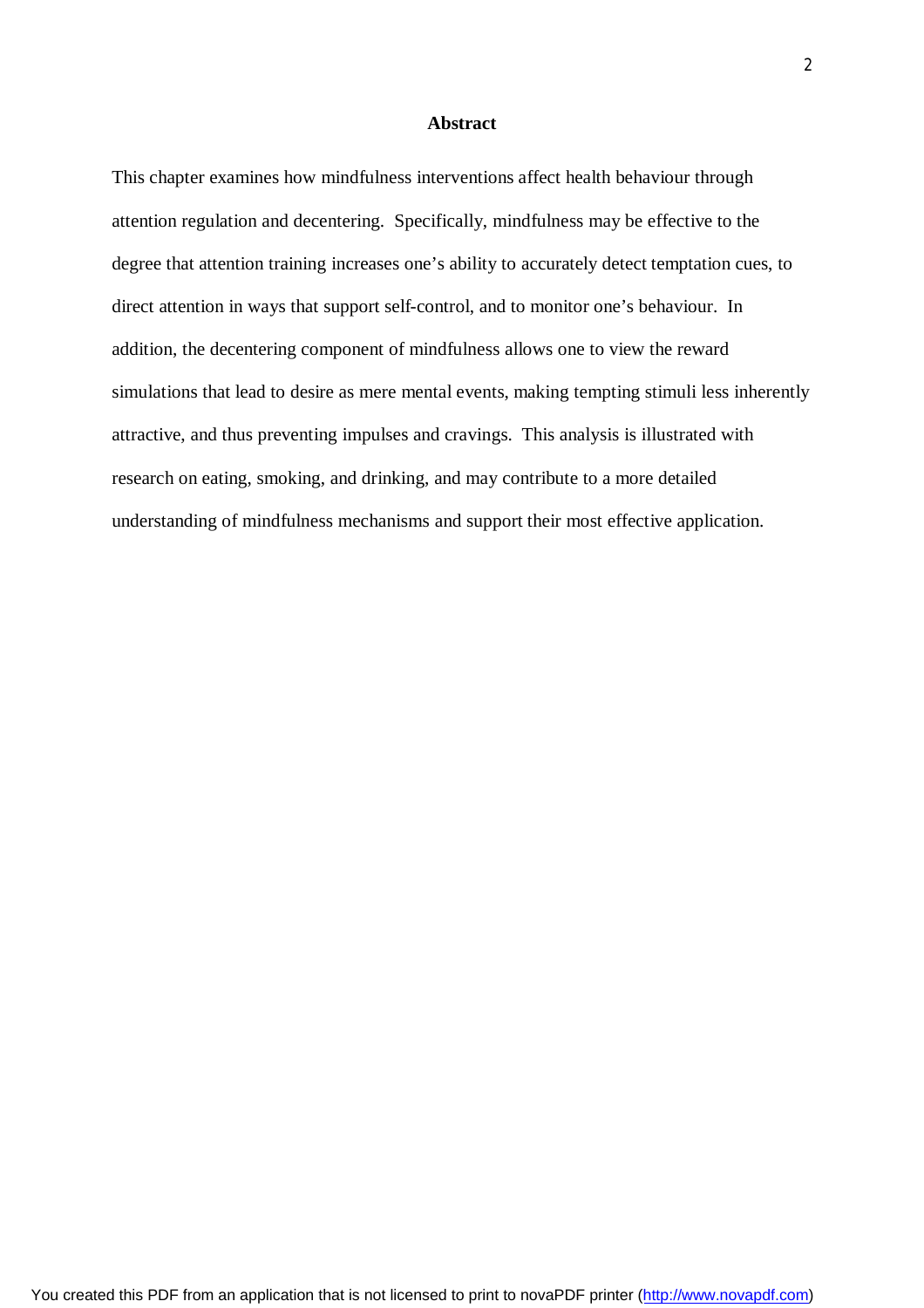Since the introduction of mindfulness-based stress reduction by Kabat-Zinn (1982), mindfulness-based interventions have been shown to be effective for dealing with a variety of conditions like stress and anxiety, and to generally improve psychological well-being (for reviews, see Baer, 2003; Goyal, Singh, Sibinga, & et al, 2014; Grossman, Niemann, Schmidt, & Walach, 2004). More recently, mindfulness has also gained increasing interest with regard to health behaviours, for example eating, smoking, and alcohol use. Similarly, mindfulness has become increasingly popular as a tool for initiating behaviour change, both by lay individuals who study mindfulness from self-help books or courses, and by scientists who investigate the effects of mindfulness-based interventions systematically. While this work has suggested that mindfulness is a powerful approach to stimulate healthy behaviour, we only have limited insights into the psychological mechanisms underlying these effects. Therefore, the current chapter presents a review of recent work on mindfulness and health behaviour particularly with a view to elucidating its underlying mechanisms. This may contribute to both further systematic research as well as targeted applications of mindfulness to facilitate health behaviour change.

For the sake of the current analysis and based on existing conceptualizations (Bishop et al., 2004; Lutz, Jha, Dunne, & Saron, 2015), mindfulness will be regarded as a state that is characterized by two components, namely (1) the regulation of attention, and (2) metacognitive awareness and insight into the nature of one's experiences, which allows one to view them in a nonjudgmental manner as "passing events in the mind" (Bishop et al., 2004, p. 234). Attention regulation refers to the ability to monitor, control, and sustain attention, including maintaining it for an extended period of time on a chosen object. This part of mindfulness is trained in various types of meditation (Lutz, Slagter, Dunne, & Davidson, 2008), also referred to as samatha or concentration practice (Grabovac, Lau, &

3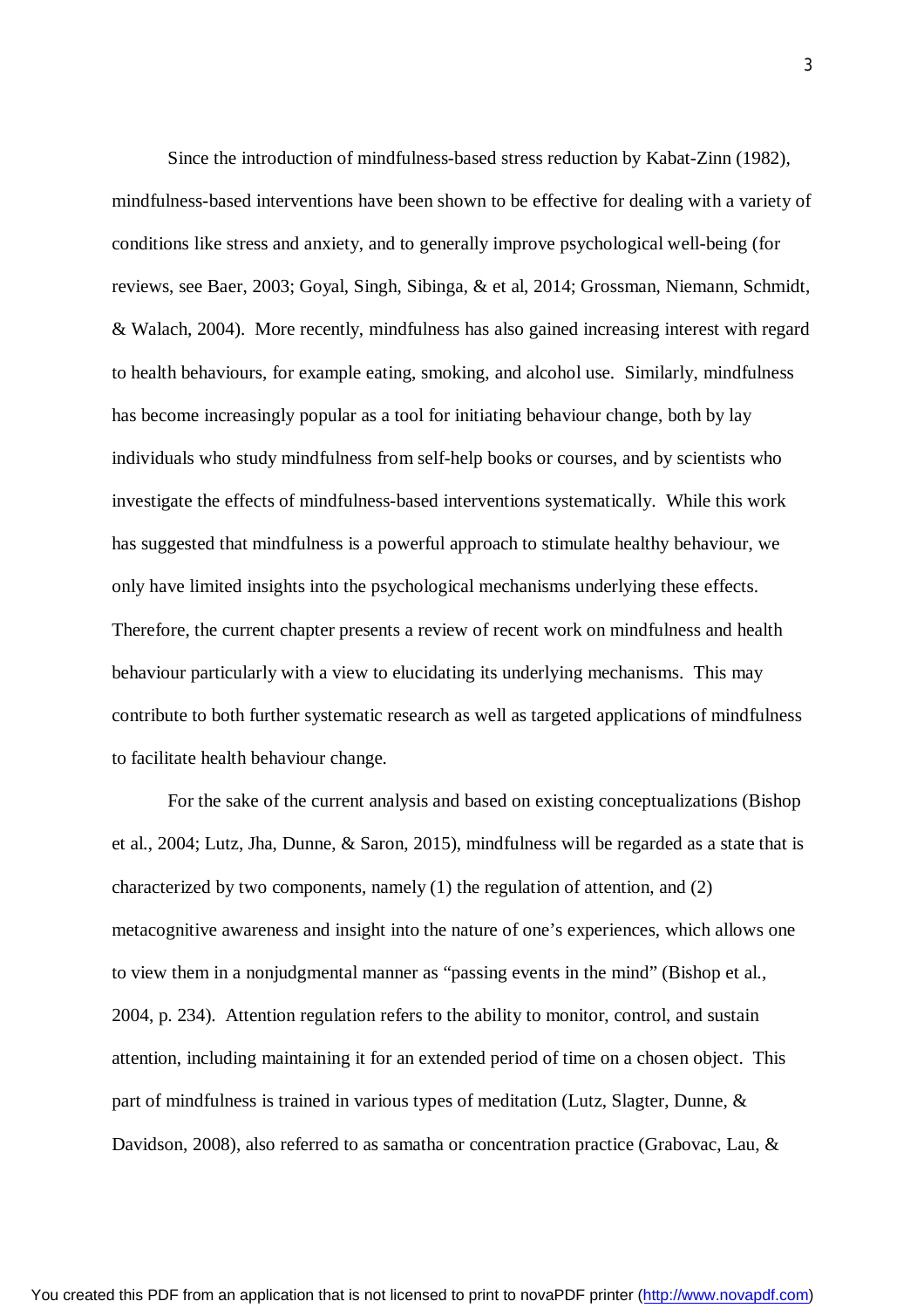Willett, 2011). Typically, meditation in mindfulness training instructs participants to direct their attention to whatever they are experiencing in the present moment, which over time increases one's present-moment awareness (Bishop et al., 2004; Brown & Ryan, 2003).

The second mindfulness component will be referred to as "decentering" here, but it strongly resembles what has been described as "reperceiving", cognitive insight, or "cognitive defusion" (Chambers, Gullone, & Allen, 2009; Grabovac et al., 2011; Hayes & Wilson, 2003; Shapiro, Carlson, Astin, & Freedman, 2006). While people typically get deeply immersed in their thoughts and experience them as very compelling and real, decentering reflects the meta-cognitive awareness that one's thoughts and experiences are in essence no more than mental events. In other words, decentering refers to the insight that even the most compelling simulations, intense emotions, and realistic thoughts occur only in one's mind, where one can observe them arise and dissipate without having to act on them in any way (see Papies, Pronk, Keesman, & Barsalou, 2015). Typically, mindfulness training teaches participants this perspective with regard to emotional and physical states they may experience during meditation practice and in daily life, which facilitates acceptance and nonreactivity to both pleasant and unpleasant experiences (Grabovac et al., 2011).

This chapter will first briefly review how comprehensive mindfulness interventions as well as self-reported mindfulness skills reflecting both of these components have been shown to affect health behaviour. Then, critical processes in the regulation of health behaviour will be laid out, and next we will discuss studies investigating effects of attention processes and decentering on these processes separately. Finally, we will turn to the ways that attention regulation and decentering interact and complement each other, and to further conclusions and implications.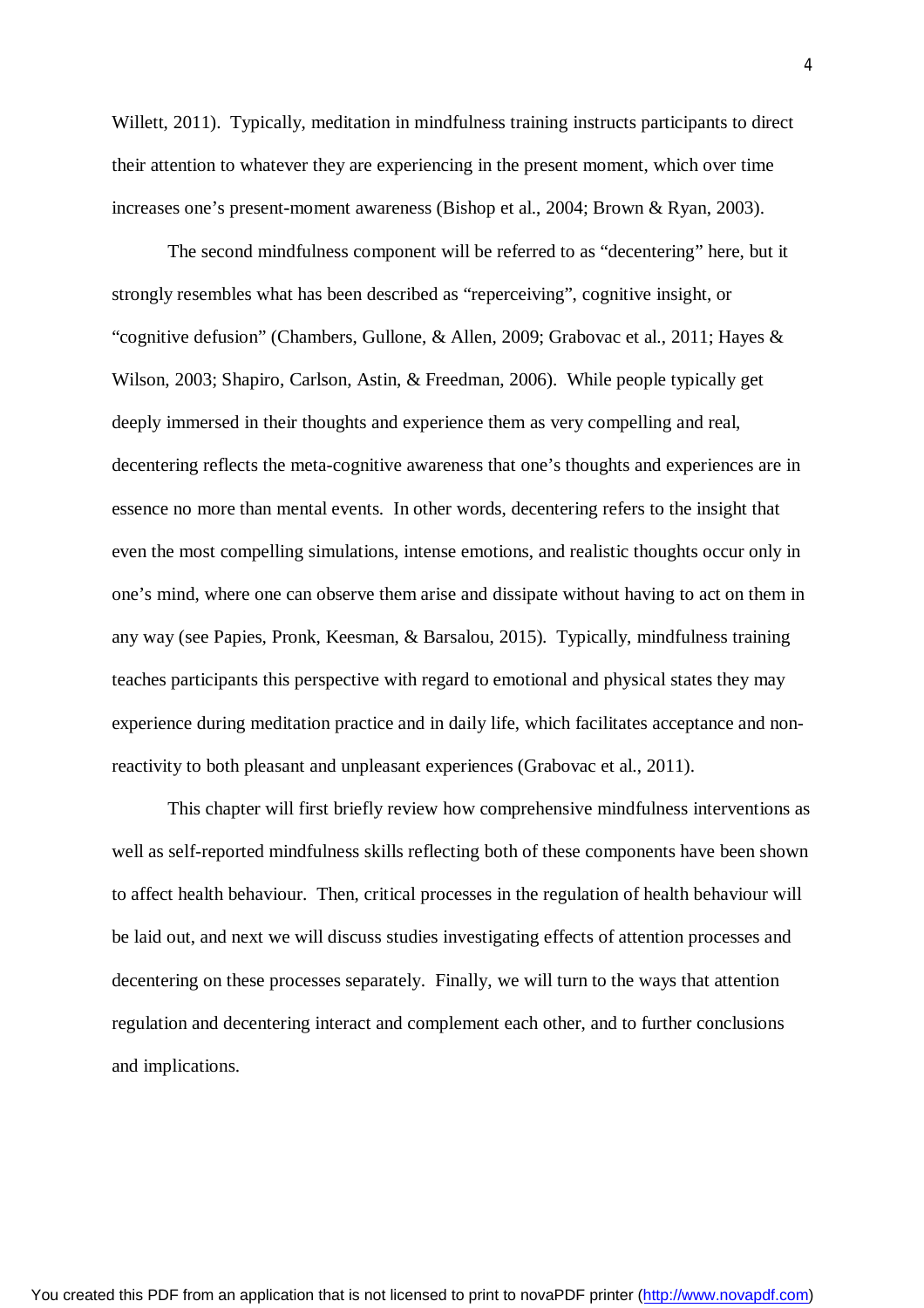### **Effects of comprehensive mindfulness interventions and skills on health behaviour**

A significant number of studies to date have shown effects of comprehensive mindfulness interventions and of mindfulness-related skills on health behaviour. Let us first briefly discuss findings in the domain of eating and weight control, and then turn to research on smoking and alcohol use. It should be noted that the literature review in this chapter is not designed to be exhaustive, but rather to illustrate the developments in the field and the potential mechanisms underlying mindfulness effects. In addition, the domains of eating behaviour, smoking, and alcohol use simply serve to illustrate basic processes that are most likely applicable to other health behaviours as well.

## **Eating behaviour**

A number of studies have shown that mindfulness interventions can lead to healthier eating patterns among both healthy and eating-disordered participants. In one experiment among healthy participants, for example, a brief laboratory training that focused on both awareness during eating and on developing a nonjudgmental attitude, led to a reduction in impulsive choices in a delay-discounting task, compared to a nutrition information control condition (Hendrickson & Rasmussen, 2013). Similarly, brief body scan exercises combining attention regulation with a nonjudgmental attitude have been shown to prevent overeating on attractive but unhealthy foods in a laboratory context (Jordan, Wang, Donatoni, & Meier, 2014; Marchiori & Papies, 2014). In line with these experimental findings, correlational studies have shown that individual differences in skills that reflect mindfulness, such as eating and responding to food cues with awareness, are associated with reduced intake of unhealthy foods and lower body mass index (Beshara, Hutchinson, & Wilson, 2013; Framson et al., 2009; Jordan et al., 2014). Together, these findings suggest that mindfulness skills can reduce the appeal of unhealthy food temptations among healthy individuals.

5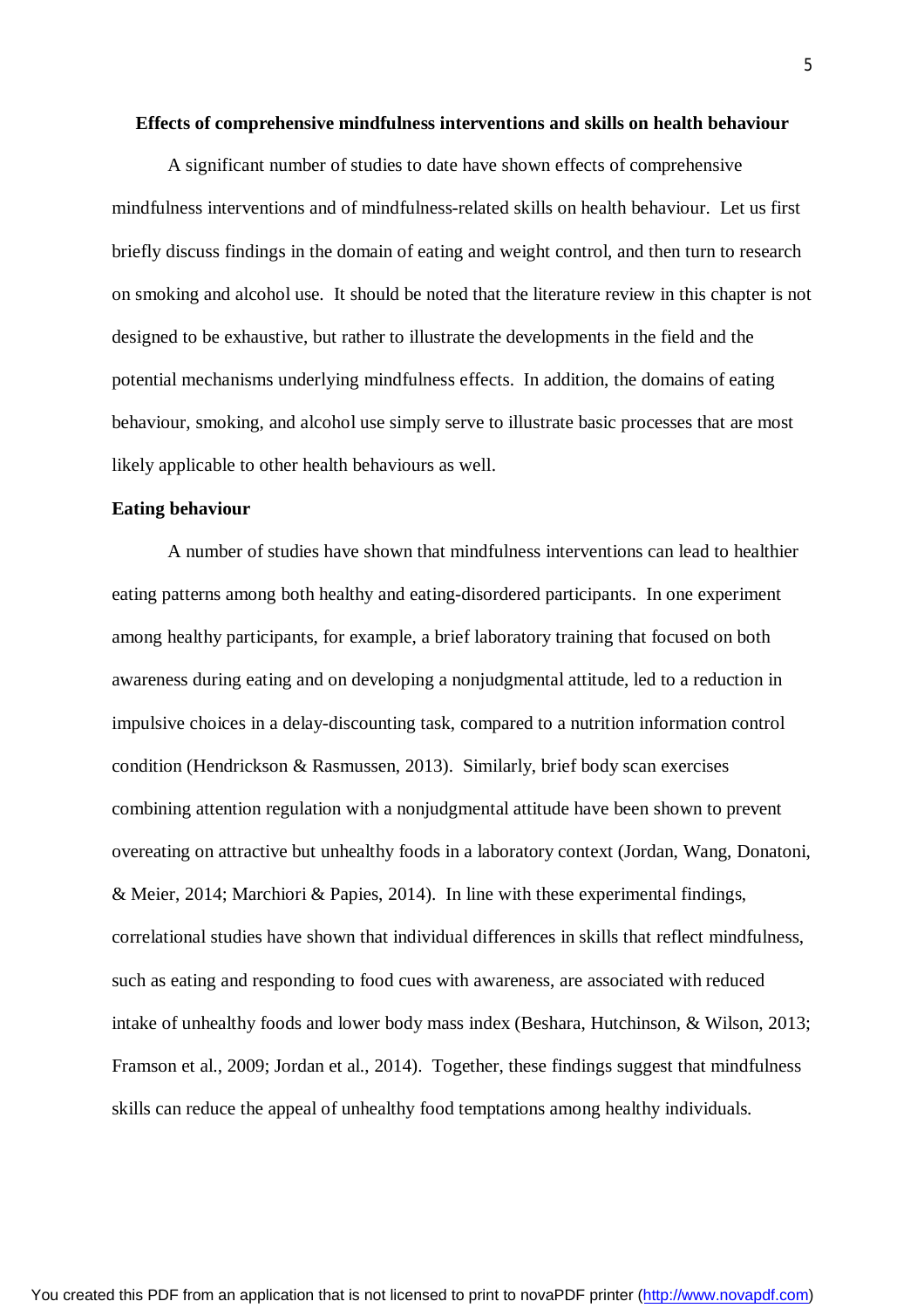Among participants with disordered eating, Alberts and colleagues have shown that in comparison to a wait-list control group, participants who received a mindfulness-based intervention displayed reduced food cravings and problematic food-related thinking after an 8-week period (Alberts, Thewissen, & Raes, 2012). The mindfulness intervention contained both an attention regulation component, such as increasing awareness of thoughts, physical states, and eating-related sensations, and an attitudinal component promoting a non-judging approach to one's experiences. Focusing specifically on patients with binge-eating disorder, Kristeller and colleagues showed similar mindfulness-based interventions to reduce binge eating and associated pathology (Kristeller & Hallett, 1999; Kristeller, Wolever, & Sheets, 2014; see Wanden-Berghe, Sanz-Valero, & Wanden-Berghe, 2010, for a review of further, small-scale studies). Synthesizing these literatures, O'Reilly and colleagues (2014) and Katterman and colleagues (2014) reviewed about 20 studies that included mindfulness components targeted at eating behaviour, and found that the majority reported improvements in disordered eating, and to a lesser degree, reductions in body weight.

## **Smoking and alcohol use**

Fewer but similar findings have been reported in the areas of smoking and alcohol use (see also Chiesa & Serretti, 2014, for a systematic review across substance abuse disorders). Brewer and colleagues (2011), for example, showed that a mindfulness intervention containing both attention and decentering elements (e.g., awareness of craving cues, adopting a non-judgmental perspective) reduced cigarette consumption among smokers motivated to quit more than among participants in a control intervention. Bowen and Marlatt (2009) showed that applying mindfulness principles to dealing with cue-elicited cravings reduced smoking over a 7-day follow-up period, and it weakened the association between smoking urges and actual smoking. Elwafi et al. (2013) further showed that this craving-smoking link reduction was stronger for participants who applied mindfulness principles more in their daily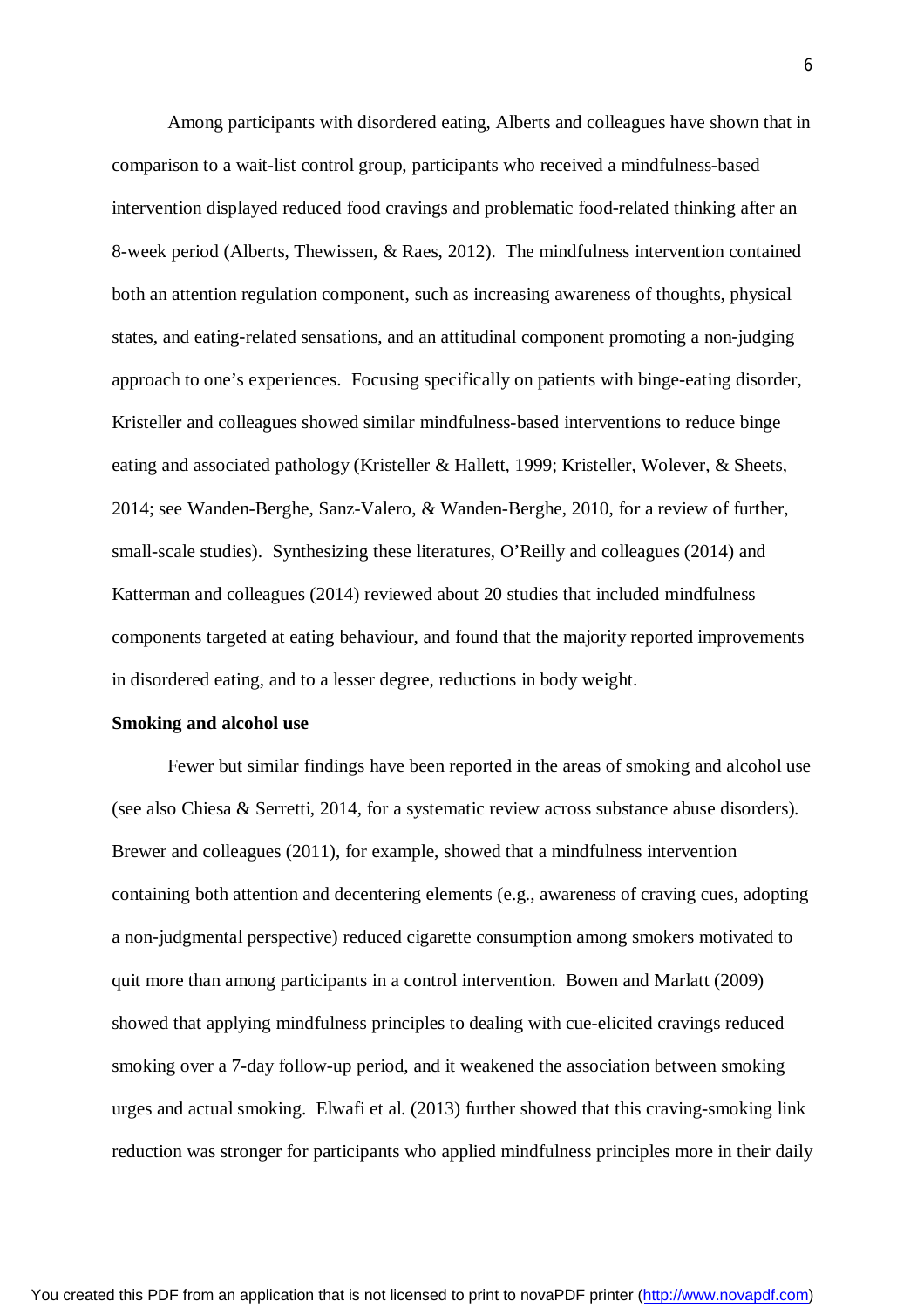lives during the four weeks of the treatment. In a more recent study, Ruscio and colleagues showed that a brief, 3-session mindfulness intervention, again providing instructions for attention regulation as well as for decentering, reduced negative affect, cravings, and numbers of cigarettes smoked over a 2-week period, compared to an active control condition (Ruscio, Muench, Brede, & Waters, 2015). In the domain of alcohol use, Brewer et al. (2009) and Garland et al. (2010) found reduced reactivity to typical triggers of alcohol use, such as descriptions of stressful events and pictures of alcohol, among participants who had completed a mindfulness intervention, and a negative association of trait mindfulness with attentional bias for alcohol cues (Garland, Boettiger, Gaylord, Chanon, & Howard, 2012). Extending this to behavioral effects, a large randomized clinical trial showed that mindfulness-based relapse prevention reduced substance use and heavy drinking at 12-month follow-up, compared to control treatments (Bowen, Witkiewitz, Clifasefi, & et al, 2014).

Levin and colleagues (2015) recently reviewed work showing a decoupling between typical triggers of smoking and alcohol use, such as negative affect and cravings, and actual use of these substances. They identified a small number of studies in which a mindfulnessbased intervention or trait mindfulness skills modulated the link between such triggers and substance use, suggesting that mindfulness can indeed change the effects of one's internal experiences, such as cravings, on behaviour.

Although the effect of mindfulness in these studies are sometimes weak and limited by methodological concerns (see Chiesa & Serretti, 2014), these studies on comprehensive mindfulness interventions suggest that mindfulness can have beneficial effects on health behaviour, for example by reducing problematic eating behaviour and decreasing the effects of cravings on cigarettes and alcohol use. How do mindfulness interventions work to achieve these effects?

## **Potential roles for attention regulation and decentering in health behaviour**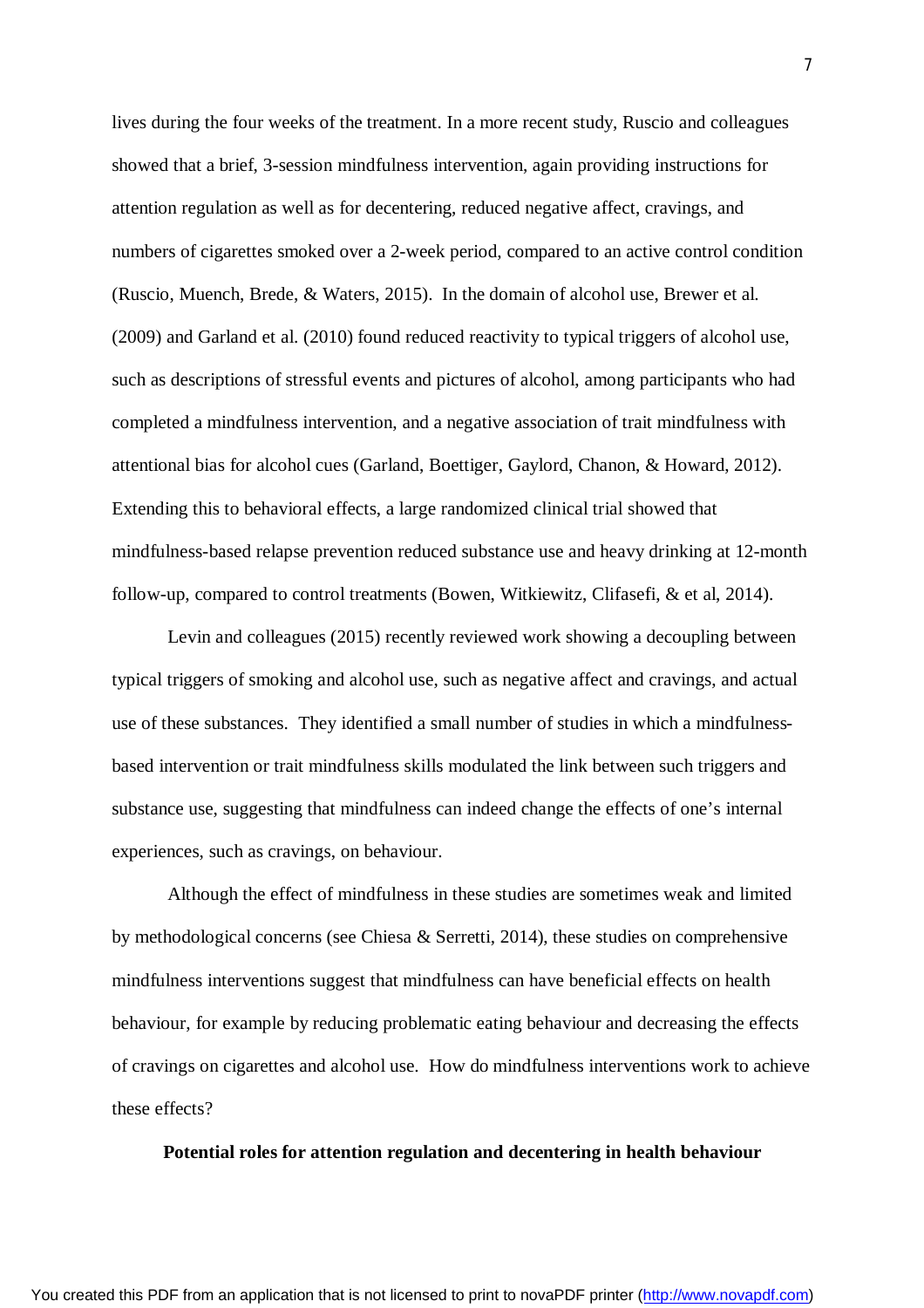To understand the mechanisms by which mindfulness could affect health behaviour, let us first consider some critical processes in the regulation of health behaviour, and then discuss how the mindfulness components of attention regulation and decentering could affect them (for similar analyses of how comprehensive mindfulness interventions can target addictive behaviours, see for example Brewer, Elwafi, & Davis, 2012; Witkiewitz, Marlatt, & Walker, 2005).

Recent research shows how people often automatically act on short-term rewards, despite the best long-term intentions (e.g., Hofmann, Friese, & Wiers, 2008; Webb & Sheeran, 2006). Impulsive and also addictive behaviours to obtain short-term rewards are typically triggered by an environmental cue, for example the smell of tasty food, or by an internal state, such as feeling stressed. Often, such cues go unnoticed, and the processes by which they affect health behaviour are automatic in the sense of being unintentional and occurring outside of conscious awareness (e.g., Barsalou, this volume; Papies, 2016; Papies & Barsalou, 2015). As a result, for example, seeing tasty food in a deli window can trigger buying and eating a rich piece of cake, despite one's dieting intentions and in the absence of hunger.

Successful health behaviour therefore relies on effective monitoring of internal and external cues, making it more likely that a person will become aware of the cues and processes affecting their behaviour, so that more deliberate courses of action become possible (see also Elkins-Brown, Teper, & Inzlicht, this volume). With effective monitoring, one can detect when a tempting situation arises and can prepare appropriate action, for example walking away from a drinking contest at a party, in order to prevent binge drinking (see Hagger et al., 2011). Similarly, monitoring can entail assessing one's behaviour in relation to one's standards, for example comparing one's food intake to one's eating goals, in order to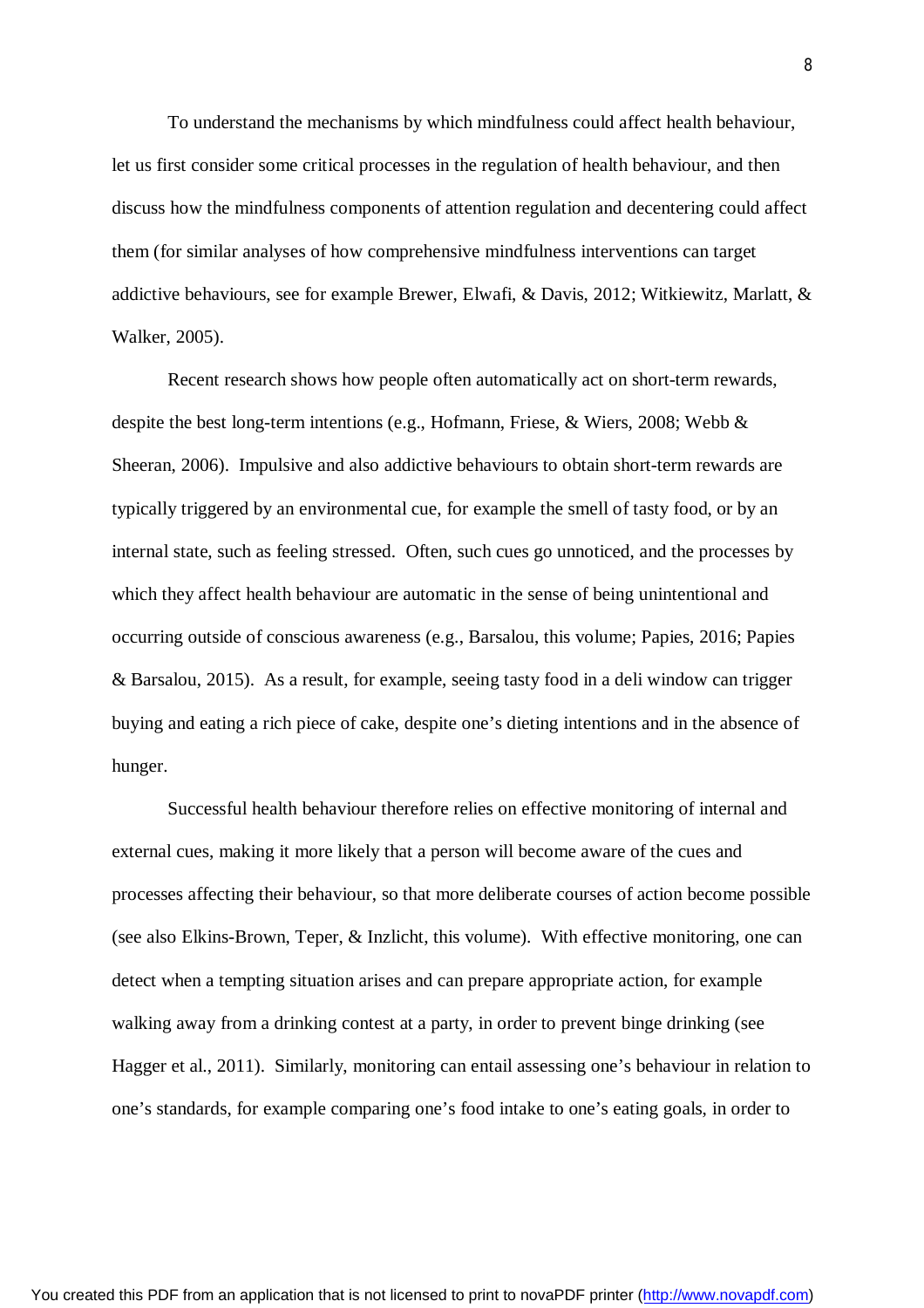prevent mindless overeating on tasty food (see Versluis & Papies, 2016; Ward & Mann, 2000).

In many cases, however, internal or external cues trigger a desire or conscious craving for a certain substance that is hard to simply walk away from, especially in case of an addiction (for a reviews, see for example Kavanagh, Andrade, & May, 2005; Witkiewitz et al., 2005). Desire and cravings have been described as the motivation and strong urge, respectively, to consume a certain substance, arising from expectations of reward based on earlier consumptive experiences (e.g., Brewer et al., 2012; Kavanagh et al., 2005; Papies & Barsalou, 2015). Once representations of rewarding consumption experiences have been established, the mere exposure to a cue associated with enjoying temping food, smoking, or drinking alcohol, can be enough to trigger a vivid and seemingly "real" simulation of consuming and enjoying the substance, leading to the experience of desire and possibly, to actual consumption behavior (Papies & Barsalou, 2015). Crucially, applying a decentered perspective to these simulations can make them less subjectively real and compelling, or in Buddhist terms, "empty". In other words, realizing that these simulations, as vivid and rewarding as they may seem, are merely mental events that will dissipate naturally, can reduce their motivational power.

When cravings do arise, healthy choices may still result from trying to counter them with thoughts of the conflicting goal (Papies, Stroebe, & Aarts, 2008), or again, from applying a decentered perspective to one's desire thoughts by realizing their nature as mere mental events that will dissipate naturally. Executive attention, or the ability to control one's attention, may then again be important to maintain the decentered perspective as well as information about the desired behaviour in working memory, and to shield it from interference from undesired response tendencies (Engle, 2002; Hofmann, Gschwendner, Friese, Wiers, & Schmitt, 2008).

9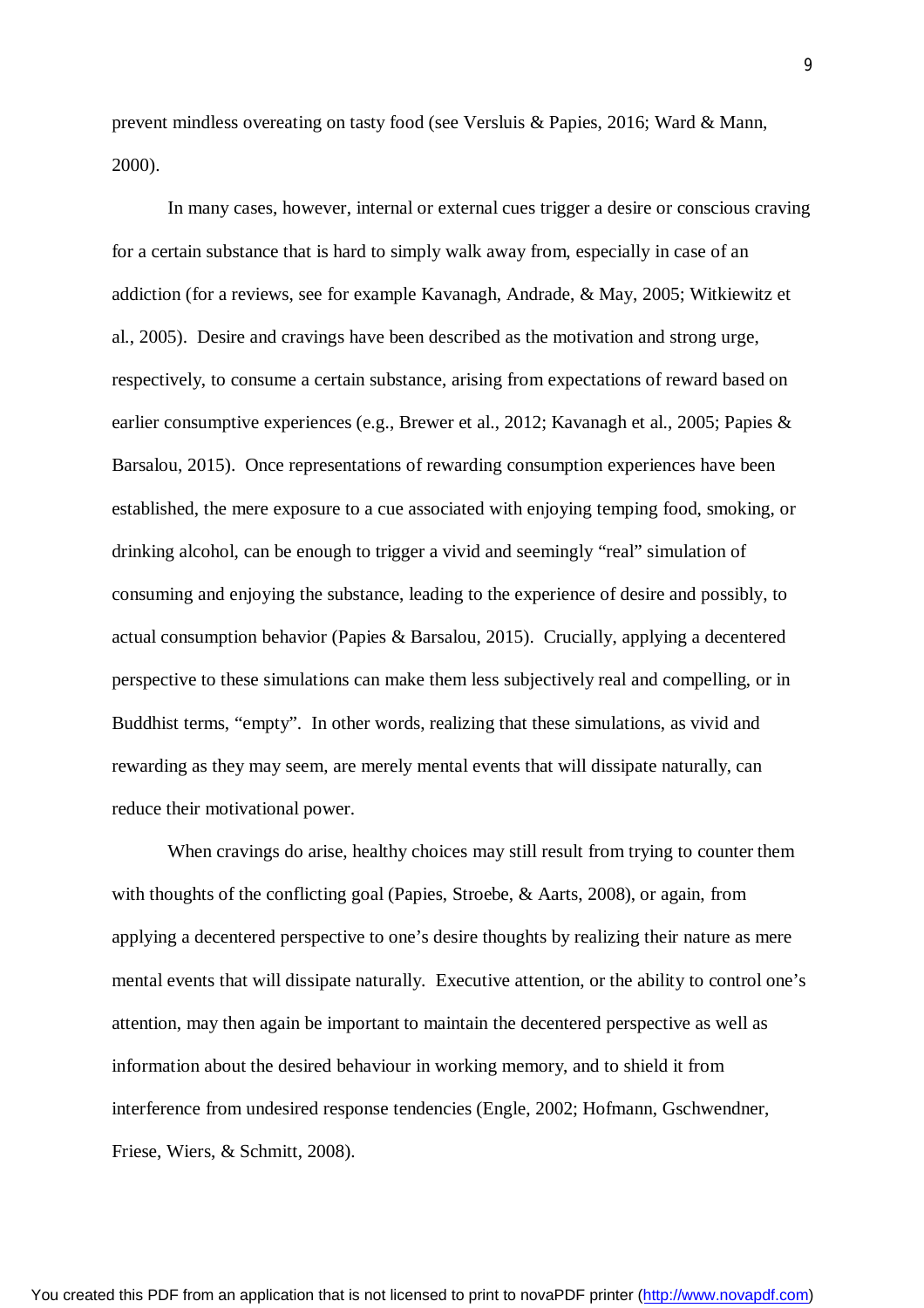As this brief analysis has shown, the mindfulness components of attention regulation and decentering could affect the processes that regulate health behaviour at various points. Attentional processes can support the detection of tempting cues, the monitoring of one's behaviour, and the activation and maintenance of one's long-term goals. Decentering can prevent the development of desire from reward cues at various points, as one sees that one's rewarding simulations of consuming the substance are mere mental events. Further, decentering can help to reduce desire and prevent its effects on behaviour in those cases where it did develop, thus decoupling the link between desire and behaviour as was described above.

Importantly, the present analysis suggests specific effects of these mindfulness components on processes that underlie health behaviour. So far, however, no research has tested this account directly and comprehensively. The studies described in the first part of this chapter contained elements that most likely affected both mindfulness components, so that their respective contributions to the effects on health behaviours cannot be inferred. The work described in the next sections speaks more directly to the effects of attention regulation and decentering on health behaviour, even if not all of it was designed to specifically examine mindfulness effects.

# **Attention regulation and decentering as mindfulness mechanisms**

For both attentional processes and decentering, let us now look at how each of these components is affected by mindfulness training, then how they affect health behavior, and finally, how these mechanisms could be underlying the mindfulness effects on health behavior that are reported in the literature.

## **Attention regulation**

A large number of studies has shown that mindfulness training influences attentional processes. To name a few examples, mindfulness meditation has been found to improve the

10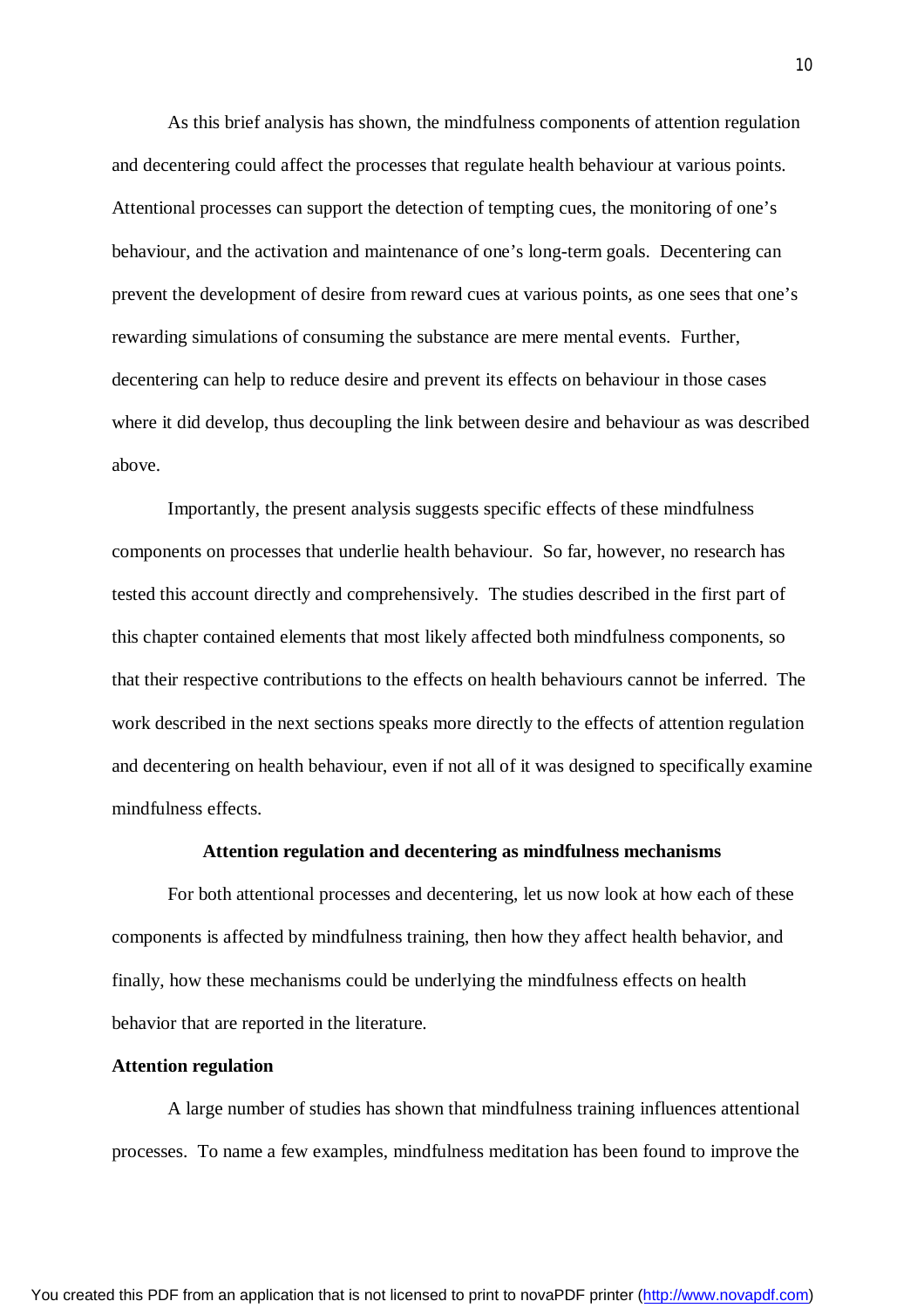orienting of attention (Jha, Krompinger, & Baime, 2007), the processing of interoceptive signals (Farb, Segal, & Anderson, 2013), attentional control (e.g., Chambers, Lo, & Allen, 2008; Moore, Gruber, Derose, & Malinowski, 2012), and sustained attention (Zeidan, Johnson, Diamond, David, & Goolkasian, 2010). Recent reviews and a meta-analysis have confirmed such findings across studies and shown that mindfulness meditation improves core attentional processes (Chiesa, Calati, & Serretti, 2011; Sedlmeier et al., 2012). These processes parallel those that are trained during a session of concentrative meditation practice where one directs attention to a chosen object, maintains attention, and responds to mindwandering by brining attention back to the chosen object (see Hasenkamp, Wilson-Mendenhall, Duncan, & Barsalou, 2012).

Research has also shown that these attentional processes affect health behaviour in critical ways. Individuals with better executive attention, for example, are better able to override their impulses and act in line with long-term goals, such as dieting (Hofmann, Gschwendner, et al., 2008), as are individuals who have completed a mindfulness training (Ostafin, Bauer, & Myxter, 2012). Reduced attention during eating decreases taste sensitivity (van der Wal & van Dillen, 2013) and increases unhealthy intake (Ward & Mann, 2000). In contrast, directing attention toward one's eating can prevent later overeating (Higgs & Donohoe, 2011), and training to systematically direct attention away from tempting food cues can reduce cravings and consumption (Kemps, Tiggemann, Orr, & Grear, 2014). Training attention away from tempting cues seems less effective in the domains of alcohol and smoking, but findings do suggest that repeatedly directing attention *toward* alcohol and tobacco cues can *increase* craving and consumption among heavy users (Field & Eastwood, 2005; Schoenmakers et al., 2010). Selective attention toward substance-related cues has been found to be a predictor of craving more generally (Franken, 2003), again pointing to the central role of attentional processes.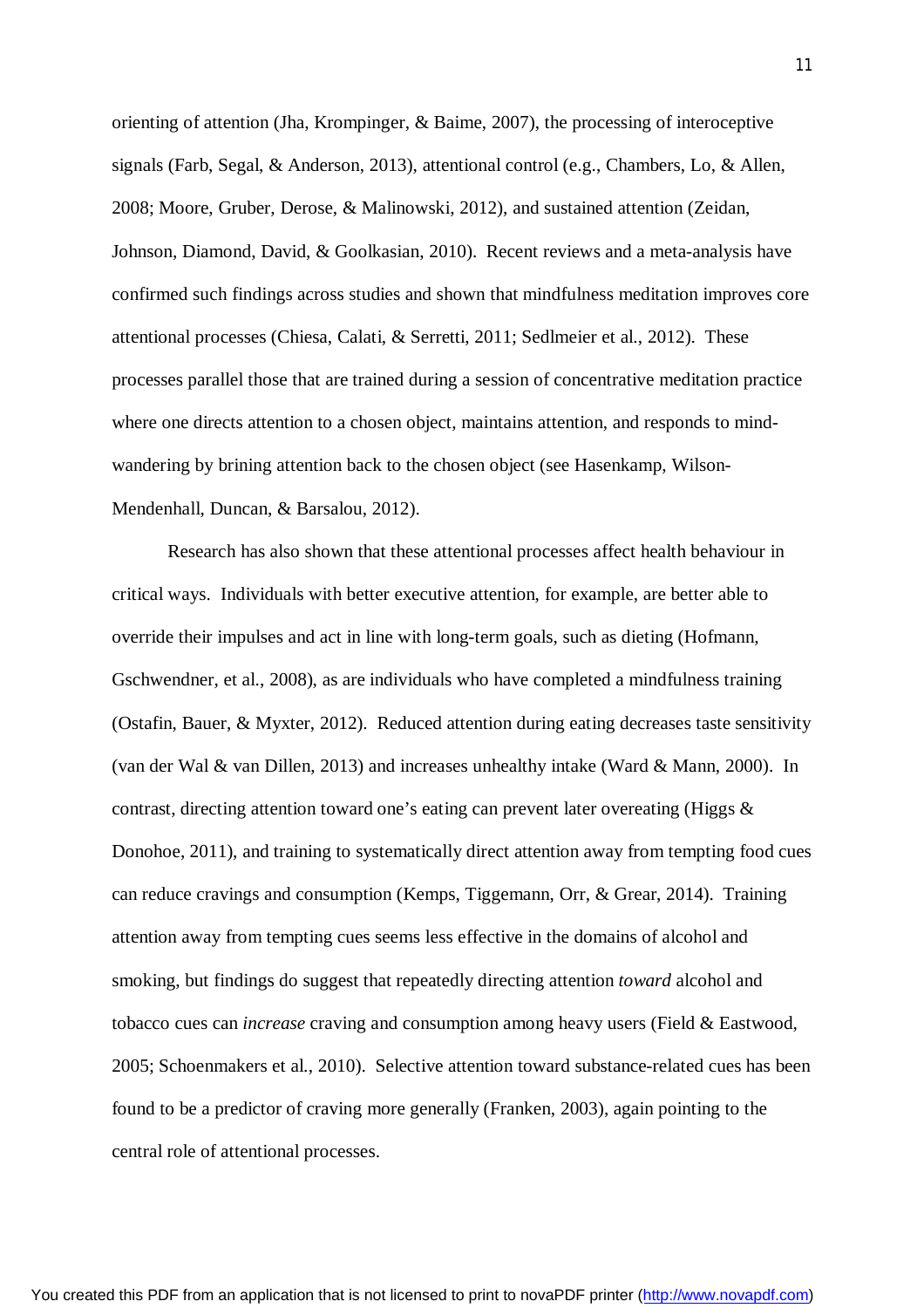In line with the analysis of health behaviour presented above, these findings indicate that the way an individual directs and regulates attention in a tempting environment can be of critical importance for health behaviour. Thus, mindfulness may be effective because the attention regulation component of mindfulness increases one's ability to accurately detect internal and external cues that trigger craving, to direct attention away from desire-inducing and toward desire-reducing information, and to keep one's long-term goals in mind. Although awaiting direct empirical testing, this account may explain how mindfulness interventions affect health behaviour through improved attention regulation skills.

# **Decentering**

Less research has focused specifically on the decentering component of mindfulness. However, a number of studies show that mindfulness is associated with increased decentering as assessed by self-report measures (Davis, Lau, & Cairns, 2009; Hayes-Skelton & Graham, 2013; Lau et al., 2006), and that completing a mindfulness training increases decentering abilities (Hoge et al., 2014; Lau et al., 2006). Whereas no clear behavioral or neural markers of decentering currently exist, research further suggests that mindfulness training alters the processing of emotional stimuli in ways that are consistent with less intense and reactive processing, in line with a decentered perspective (Desbordes et al., 2012; Hölzel et al., 2013; Lebois et al., 2015; Ostafin, Brooks, & Laitem, 2014). These processes again parallel those that are trained during mindfulness practice and in various schools of meditation, as one practices the capacity to break the "time traveling" and subjective realism that typically characterizes our mental experiences (Dunne, 2011; Papies, Barsalou, & Custers, 2012).

Importantly, a number of experimental studies have recently demonstrated the effects of decentering on health-related cognition and behavior. In the domain of eating behavior, Papies and colleagues (2012, 2015) have shown that teaching non-meditators to apply a decentered perspective by observing their responses to food pictures as mere mental events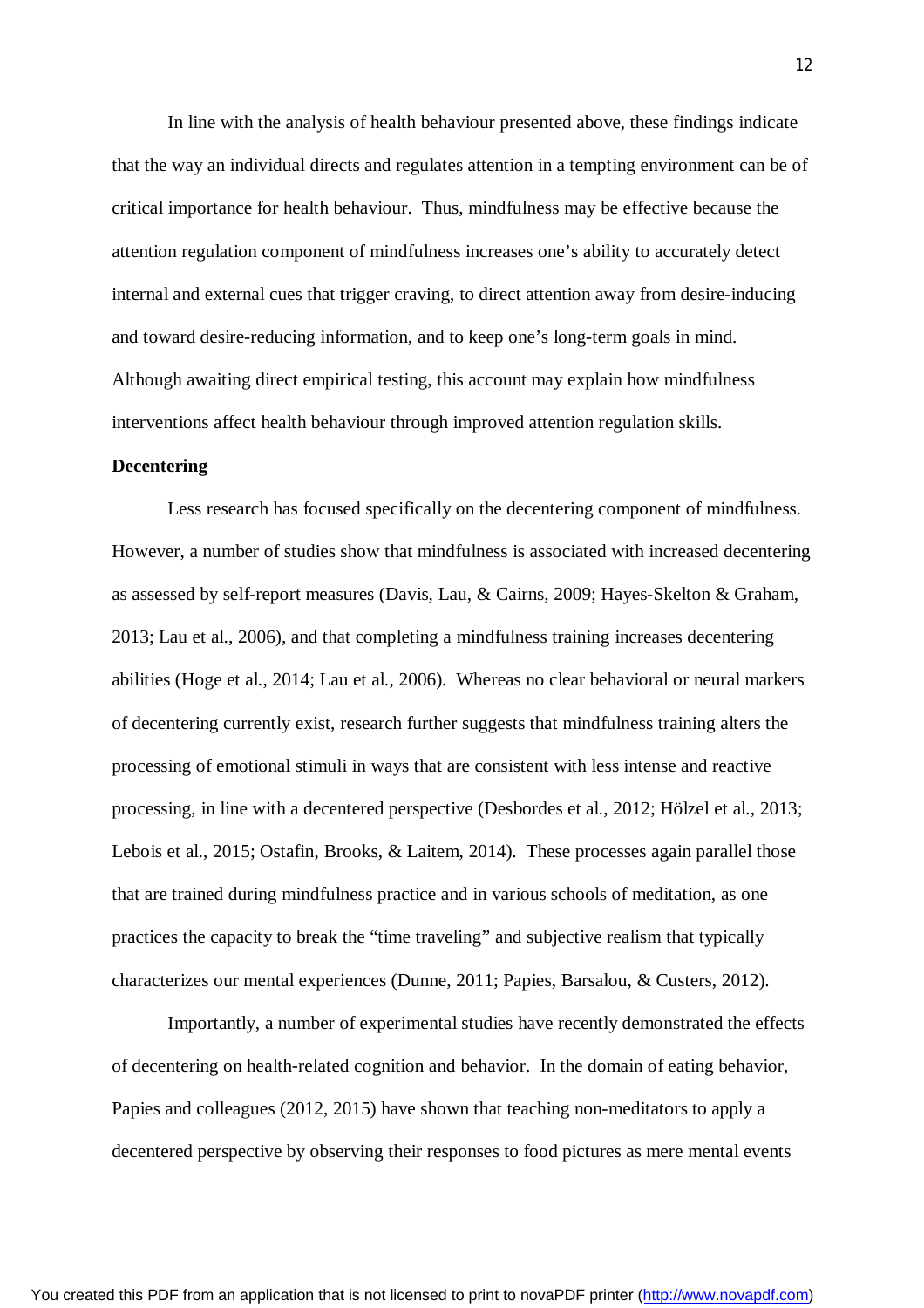can reduce approach impulses toward tempting food as well as actual unhealthy choices and eating behavior, especially among hungry participants. In other words, once participants realized that the eating and enjoyment thoughts that the food pictures typically trigger are merely mental events, the desire for these foods was strongly reduced, and resisting them became easier. Jenkins and Tapper (2014) showed that applying such a decentering perspective to chocolate helped participants reduce chocolate intake over a 5-day period, and Lacaille and colleagues (2014) demonstrated that training decentering was more effective than other mindfulness-based skills in preventing and reducing chocolate craving. Similar approaches, based on the so-called urge-surfing technique where one learns to accept one's cravings and let them naturally dissipate, have been shown to be beneficial in the domain of smoking (Rogojanski, Vettese, & Antony, 2011). Finally, correlational studies suggest that decentering skills are related to reduced food cravings in experienced meditators (Keesman, Papies, Aarts, & Häfner, 2016; Papies, van Winckel, & Keesman, 2016).

Again in line with the analysis of health behaviour presented above, these findings indicate that the ability to apply a decentered perspective to tempting stimuli can be of critical importance for health behaviour. Mindfulness training may be effective as the decentering component increases one's ability to view the reward-related thoughts that typically lead to full-blown cravings as mere mental events. Realizing that the reward anticipated from consumption is merely a passing mental state makes a tempting stimulus much less inherently attractive, and can prevent impulses and cravings. As a result, deliberate processes supporting one's long-term goals are more likely to affect behaviour. In addition, applying decentering repeatedly may lead to a lasting change in the representation of tempting stimuli, so that they will be less likely to activate rewarding consumption simulations later (Barsalou, this volume; Papies et al., 2015). Although again awaiting direct empirical testing, this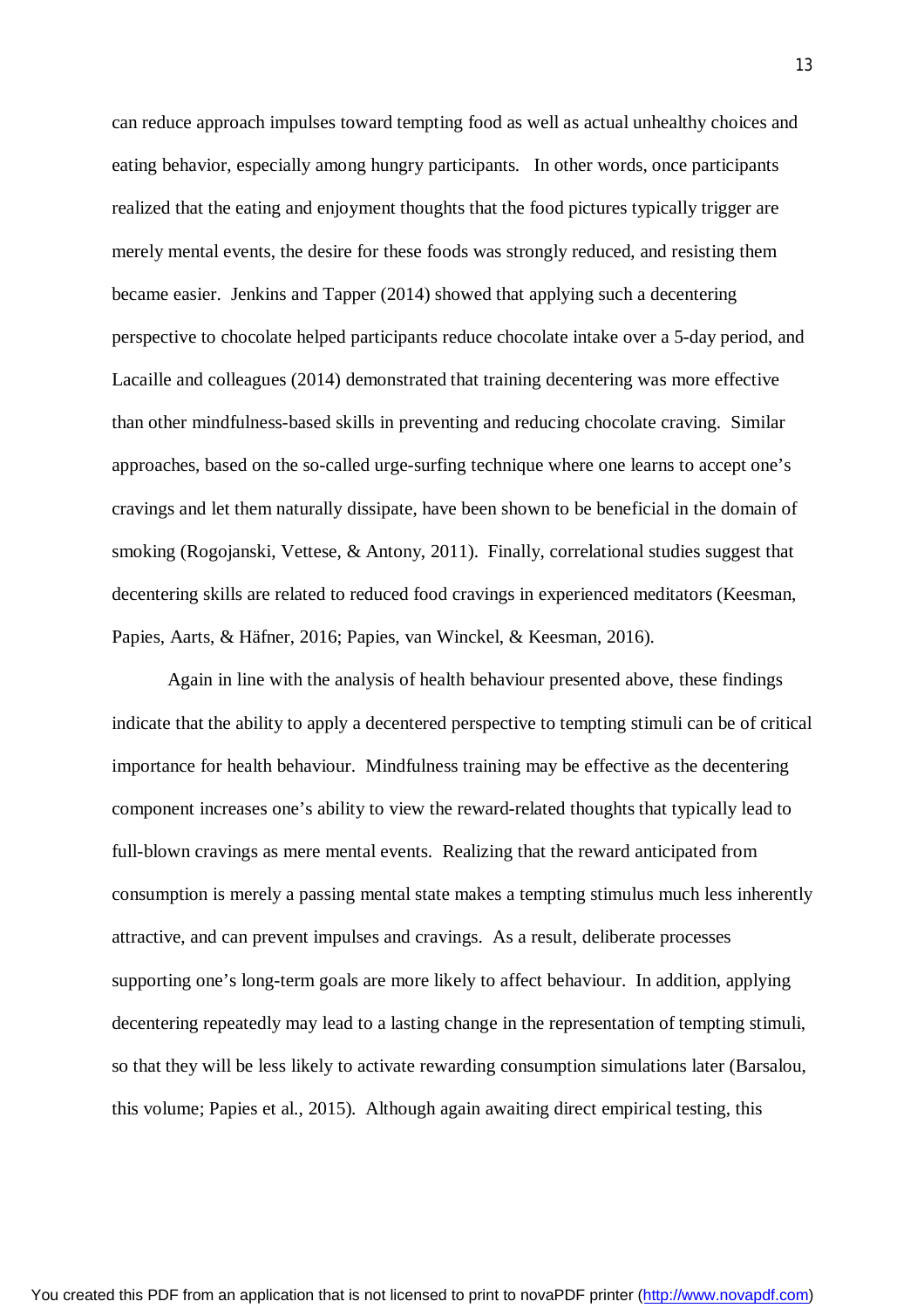account may explain how mindfulness interventions affect health behaviour through decentering skills.

#### **Interactions of attention regulation and decentering**

So far, we have looked mainly at the separate roles of attention regulation and decentering skills in health behaviour. In actual mindfulness training, however, these two skills complement and support each other and are typically trained together, and it seems likely that such interactions also occur in health behaviour (Papies et al., 2015). As suggested in Papies et al. (2015), training attention regulation will be much easier if combined with the insight of decentering. During meditation practice, distractions will inevitably arise, for example while one is focusing attention on one's breath. Applying decentering will allow one to perceive such distractions as mere mental events, making it less likely to get caught up in them and thus easier to return to one's chosen object of attention. This way, decentering can facilitate the training of attention regulation during meditation practice, or "on the cushion". In a similar manner, decentering can support the application of attention regulation skills in one's daily life, or "off the cushion". As an example, consider a dinner party with good conversation and attractive food. Here, keeping one's overall health goals in mind so that one can consistently pursue them will be easier if one applies decentering and thus perceives food temptations which would otherwise lead to unhealthy behaviours as less inherently attractive.

Conversely, it can be argued that good skills at attention regulation support both the training and the real-life application of decentering. While research has shown that decentering can be learned and applied by non-meditators after a very brief training (e.g., Jenkins & Tapper, 2014; Papies et al., 2012, 2015), the application of this perspective over an extended period of time will benefit from good skills at attention regulation. In particular, maintaining a decentred perspective during one's meditation means that a particular

14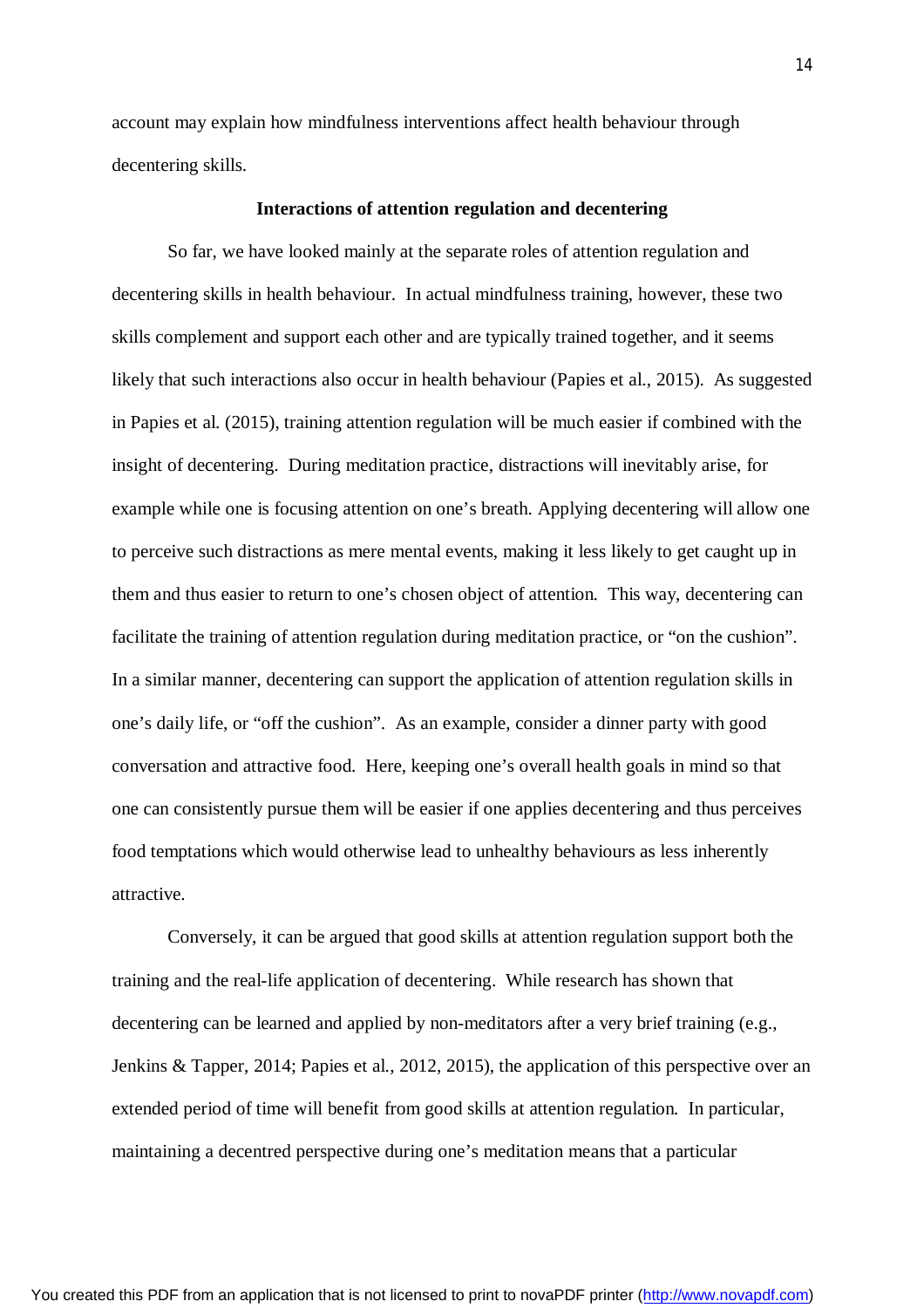processing mode has to be kept active in working memory in order to apply it directly to distractions as they arise, before one gets carried off in associative thought. Similarly, applying decentering in real-world situations without being prompted to do so by an experimenter or mindfulness trainer and while being exposed to various distractions is much easier if supported by good attentional skills. These will facilitate both the detection of critical opportunities to apply decentering, as well as the return to a decentered perspective after possible interruptions (see also Hasenkamp et al., 2012).

As this brief discussion illustrates, attention regulation and decentering seem to play unique roles in the effects of mindfulness interventions on health behaviour, but they also support and complement each other. Thus, while an analysis of these separate components is useful for understanding the mechanisms of mindfulness, and targeted applications of these components may be useful for particular issues (see Papies et al., 2015), mindfulness may in most cases be applied most effectively if both decentering and attention regulation skills are trained.

## **Domain-specificity of mindfulness effects**

Most of the mindfulness interventions described here were targeted toward a specific behaviour and delivered with a particular long-term goal in mind, for example to reduce alcohol consumption or food cravings. While these domain-specific interventions have demonstrated promising effects, a critical look at the literature suggests that general mindfulness programs (e.g., MBSR), have only limited effects on specific health behaviours. Indeed, a recent meta-analysis found evidence for effectiveness of these programs for dealing with depression, pain, and anxiety, but no effects on specific outcomes that were not targeted directly by the programs, like healthy eating behaviours and body weight (Goyal et al., 2014). Thus, mindfulness interventions for health behaviour may be most effective if they are targeted at a specific domain.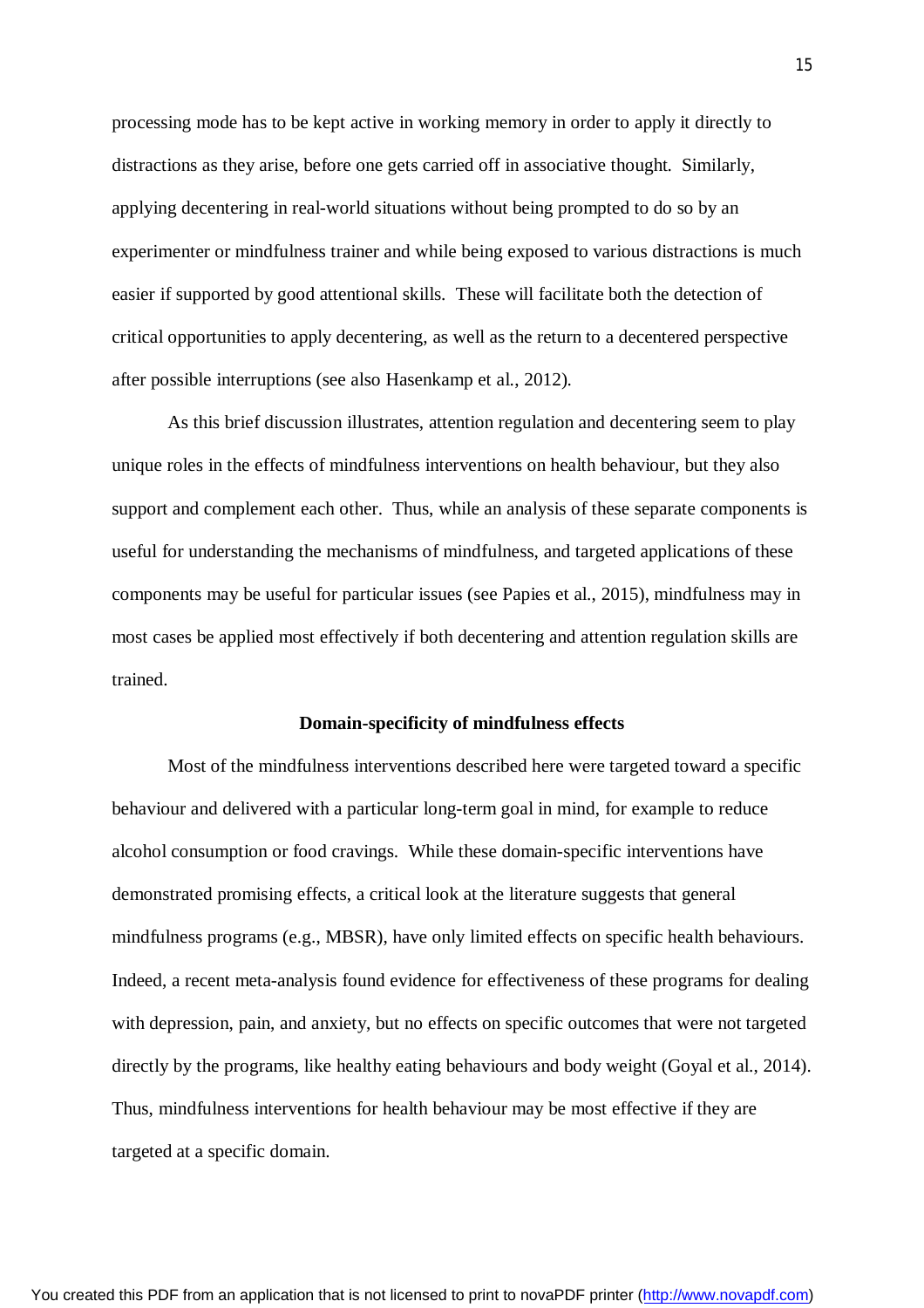One possible reason for this mindfulness specificity may be a person's motivation to change (see also Karremans & Kappen, this volume). A participant in a stress-reduction program, for example, may not be particularly motivated to reduce smoking and lose weight, in addition to dealing with stress, so that changes on such specific behaviours are less likely to occur. Alternatively, participants may not realize that the skills they learn for example for dealing with stress and negative affect, can also help them deal with reward-related issues, like cravings and desires.

Finally, the mechanisms potentially underlying the mindfulness effects as discussed above may also help us understand why mindfulness works best if it is delivered in a domainspecific way. A specific mindfulness training is more likely to include practices that train participants in becoming aware of the relevant internal and external cues affecting their behaviour, for example the cues that trigger cigarette craving, or that precipitate overeating. Similarly, a domain-specific training is more likely to be effective for developing decentering skills for exactly those cravings that challenge participants most, for example by having participants apply it directly to the thoughts and sensations associated with cigarette cravings (see, for example, the application of the urge-surfing technique in Bowen & Marlatt, 2009). In other words, both attention regulation and decentering may be most effective if they are situated (see Papies, 2016), such that they are trained in a domain that is relevant to participants, and if the content that these skills are trained on is critical to the problems that participants experience.

It should be noted that a few studies have shown associations between general mindfulness skills and specific health behaviours or their predictors. A brief, general mindfulness training, for example, reduced the effect of automatic processes on alcohol thoughts and drinking behaviour (Ostafin et al., 2012) and lead to healthier eating (Jordan et al., 2014), and self-reported general mindfulness was associated with stronger enactment of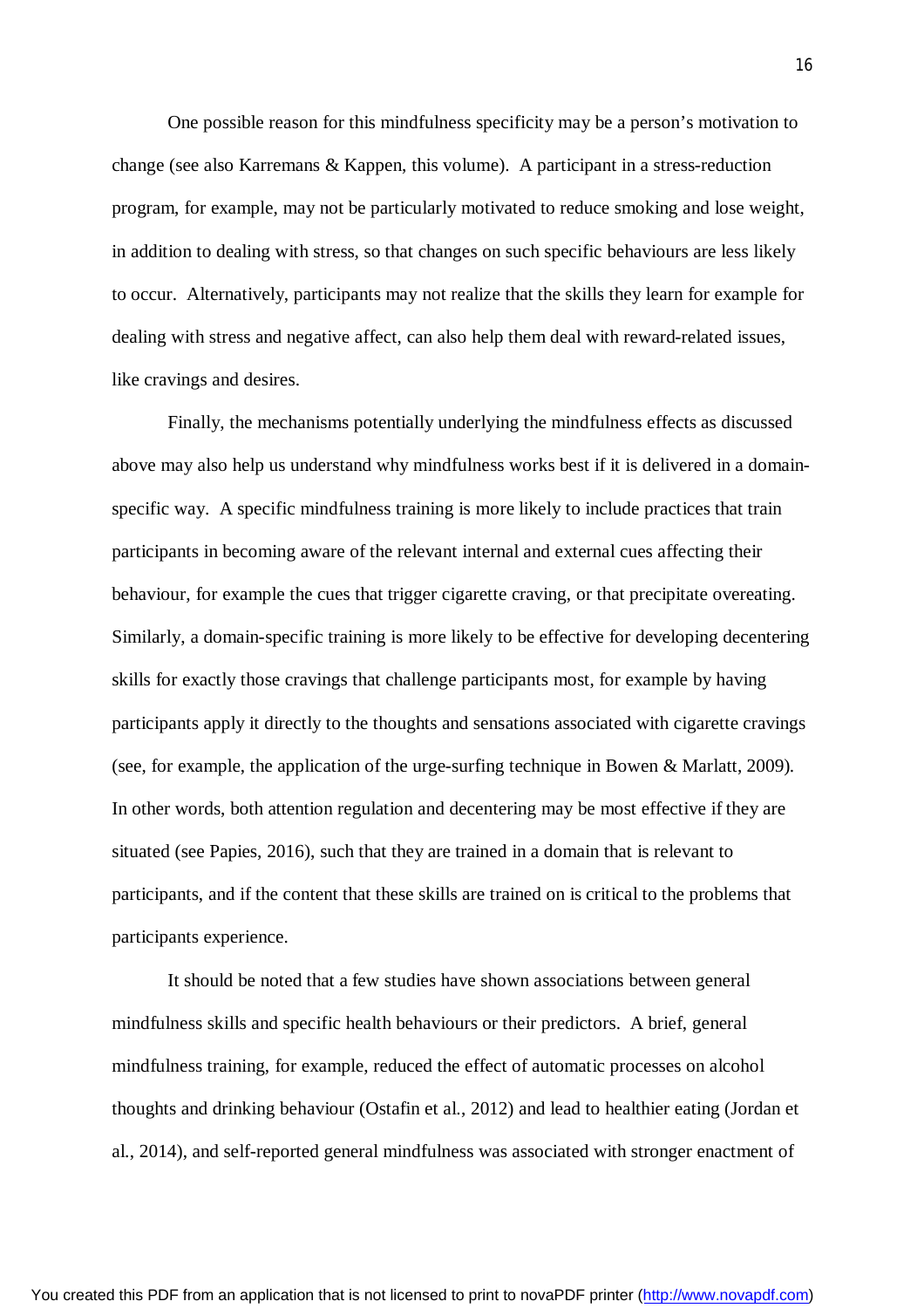one's physical activity intentions (Chatzisarantis & Hagger, 2007), and with a reduced tendency to eat in response to stress and strong emotions (Pidgeon, Lacota, & Champion, 2012). The findings on the domain specificity of mindfulness, however, suggest that such effects might be stronger if mindfulness skills were trained or assessed specifically with regard to the critical health behaviours under study.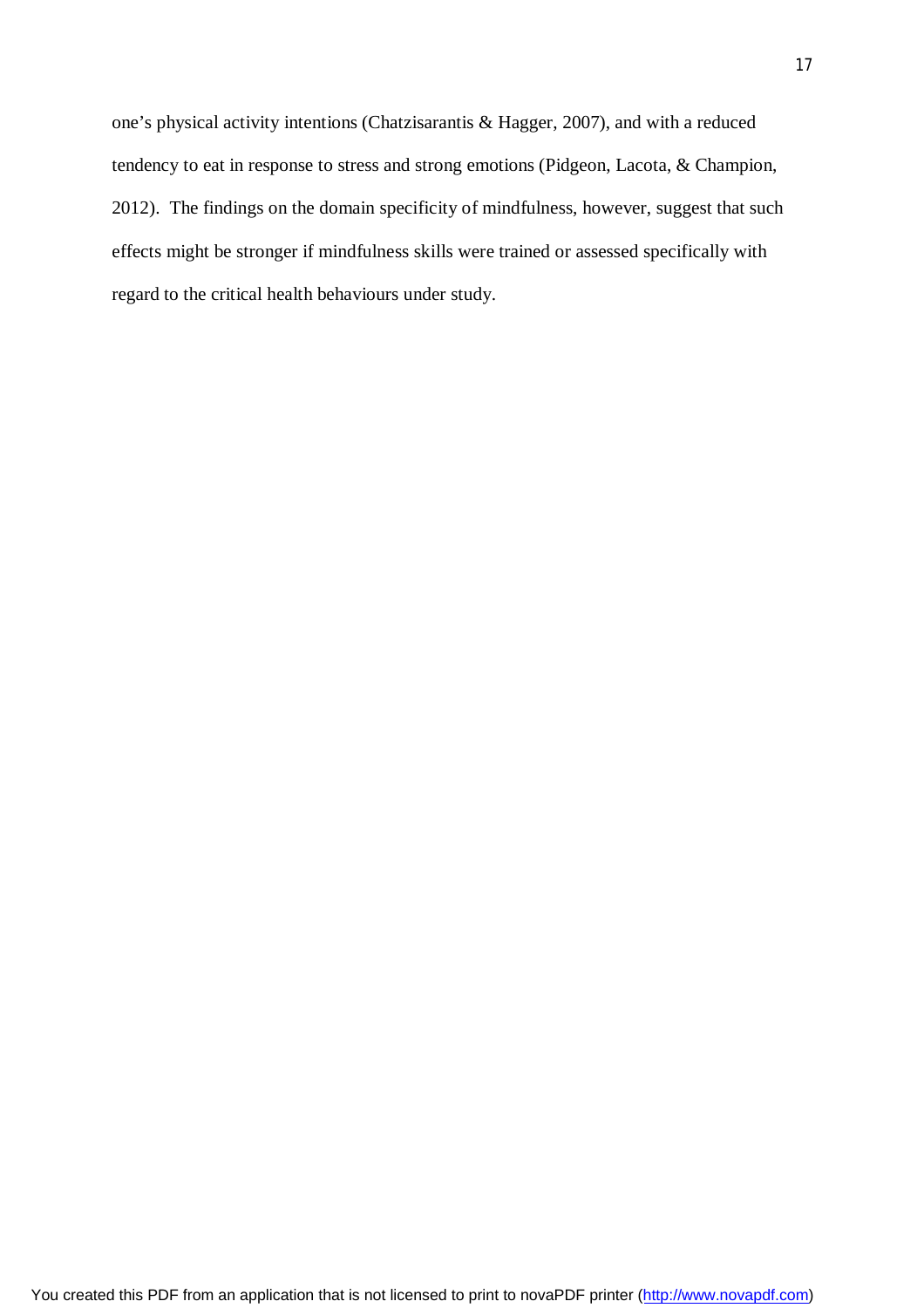## **Summary and Conclusions**

In this chapter, we have examined how mindfulness interventions may affect health behaviour through affecting attention regulation and decentering. By analyzing the processes that underlie the regulation of health behaviour, such as the detection of tempting cues, the maintenance of health goals in working memory, and the prevention and regulation of craving, we have seen that mindfulness effects can be understood as effects of either attention regulation, or the application of a decentered perspective to temptations. Although various lines of research support this account in indirect ways, future research should examine these mechanisms directly, so that a more detailed understanding of mindfulness mechanisms can further support their most effective application.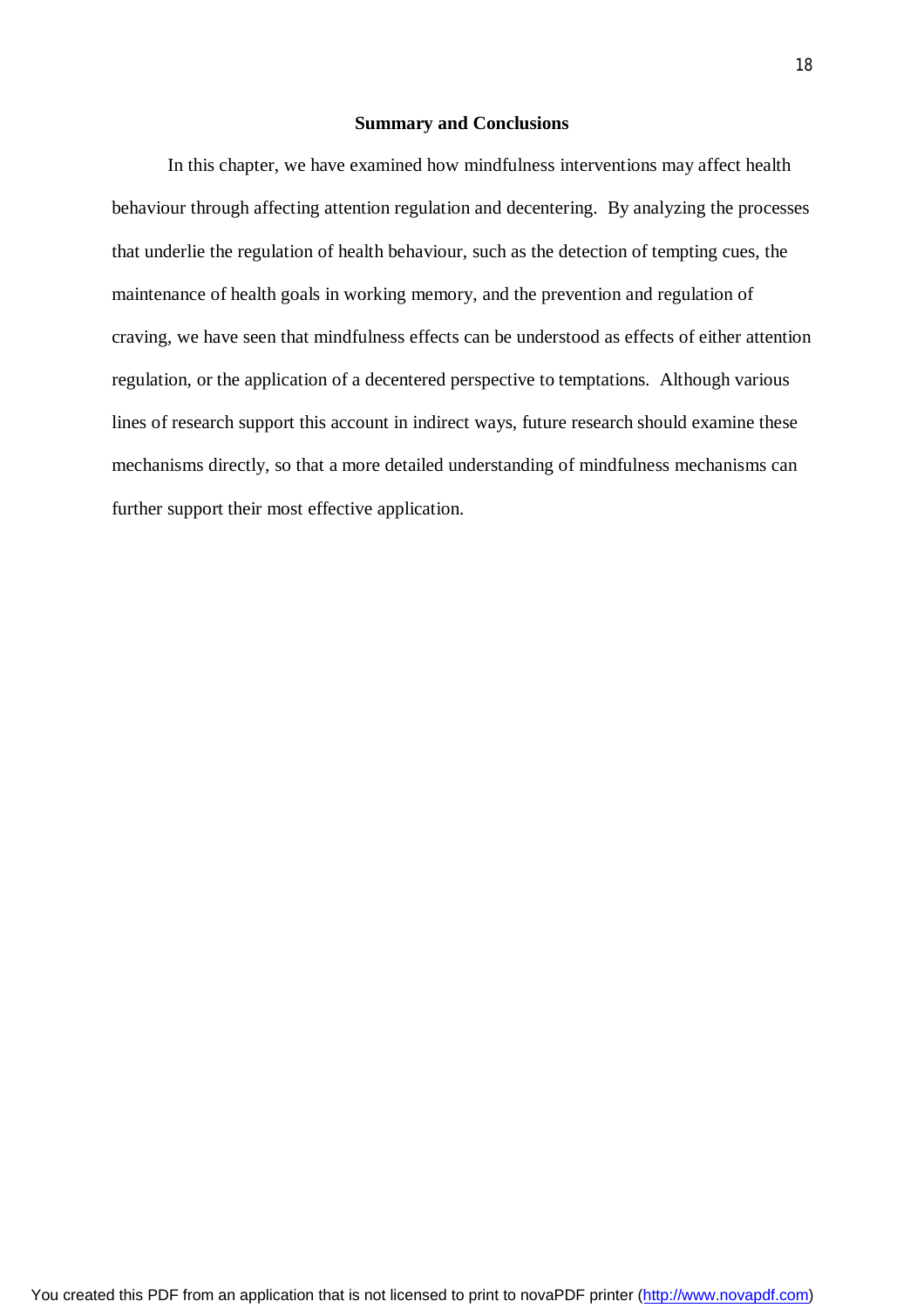## **References**

- Alberts, H. J. E. M., Thewissen, R., & Raes, L. (2012). Dealing with problematic eating behaviour. The effects of a mindfulness-based intervention on eating behaviour, food cravings, dichotomous thinking and body image concern. *Appetite*, *58*(3), 847–851. <http://doi.org/10.1016/j.appet.2012.01.009>
- Baer, R. A. (2003). Mindfulness training as a clinical intervention: A conceptual and empirical review. *Clinical Psychology: Science and Practice*, *10*(2), 125–143.
- Barsalou, L. W. (this volume). Understanding Contemplative Practices from the Perspective of Dual-Process Theories. In *Mindfulness in Social Psychology*. Routledge.
- Beshara, M., Hutchinson, A. D., & Wilson, C. (2013). Does mindfulness matter? Everyday mindfulness, mindful eating and self-reported serving size of energy dense foods among a sample of South Australian adults. *Appetite*, *67*, 25–29. <http://doi.org/10.1016/j.appet.2013.03.012>
- Bishop, S. R., Lau, M., Shapiro, S., Carlson, L., Anderson, N. D., Carmody, J., … Devins. (2004). Mindfulness: A proposed operational definition. *Clinical Psychology: Science and Practice*, *11*(3), 230–241.<http://doi.org/10.1093/clipsy.bph077>
- Bowen, S., & Marlatt, A. (2009). Surfing the Urge: Brief Mindfulness-Based Intervention for College Student Smokers. *Psychology of Addictive Behaviors December 2009*, *23*(4), 666–671.
- Bowen, S., Witkiewitz, K., Clifasefi, S. L., & et al. (2014). Relative efficacy of mindfulness-based relapse prevention, standard relapse prevention, and treatment as usual for substance use disorders: A randomized clinical trial. *JAMA Psychiatry*, *71*(5), 547–556. <http://doi.org/10.1001/jamapsychiatry.2013.4546>
- Brewer, J. A., Elwafi, H. M., & Davis, J. H. (2012). Craving to Quit: Psychological Models and Neurobiological Mechanisms of Mindfulness Training as Treatment for Addictions. *Psychology of Addictive Behaviors*, No Pagination Specified. <http://doi.org/10.1037/a0028490>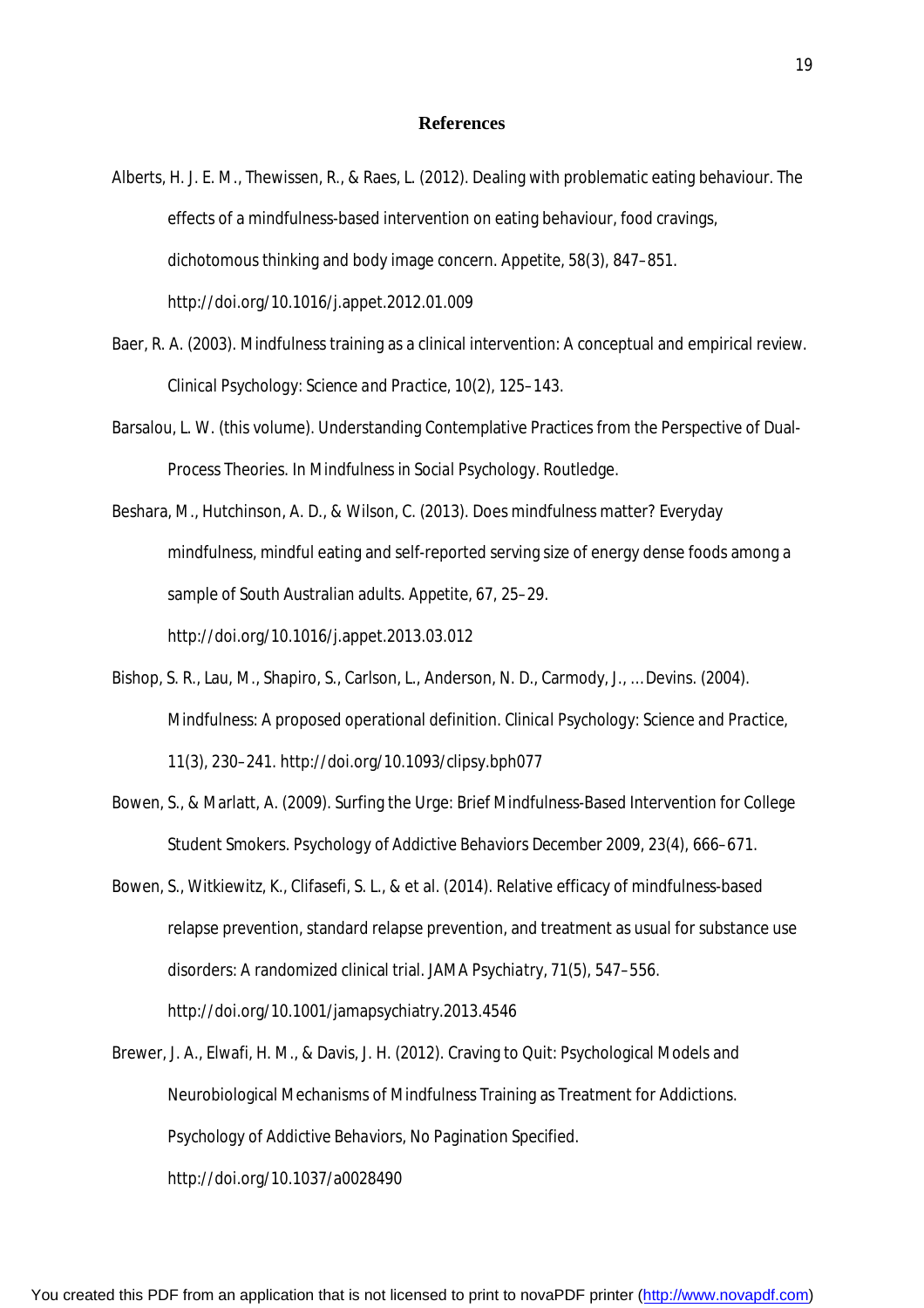Brewer, J. A., Mallik, S., Babuscio, T. A., Nich, C., Johnson, H. E., Deleone, C. M., … Rounsaville, B. J. (2011). Mindfulness training for smoking cessation: results from a randomized controlled trial. *Drug and Alcohol Dependence*, *119*(1–2), 72–80. <http://doi.org/10.1016/j.drugalcdep.2011.05.027>

- Brown, K. W., & Ryan, R. M. (2003). The benefits of being present: Mindfulness and its role in psychological well-being. *Journal of Personality and Social Psychology*, *84*(4), 822–848.
- Chambers, R., Gullone, E., & Allen, N. B. (2009). Mindful emotion regulation: An integrative review. *Clinical Psychology Review*, *29*(6), 560–572.
- Chambers, R., Lo, B., & Allen, N. (2008). The Impact of Intensive Mindfulness Training on Attentional Control, Cognitive Style, and Affect. *Cognitive Therapy and Research*, *32*(3), 303–322. <http://doi.org/10.1007/s10608-007-9119-0>
- Chatzisarantis, N. L. D., & Hagger, M. S. (2007). Mindfulness and the Intention-Behavior Relationship Within the Theory of Planned Behavior. *Personality and Social Psychology Bulletin*, *33*(5), 663–676.<http://doi.org/10.1177/0146167206297401>
- Chiesa, A., Calati, R., & Serretti, A. (2011). Does mindfulness training improve cognitive abilities? A systematic review of neuropsychological findings. *Clinical Psychology Review*, *31*(3), 449– 464. <http://doi.org/10.1016/j.cpr.2010.11.003>
- Chiesa, A., & Serretti, A. (2014). Are Mindfulness-Based Interventions Effective for Substance Use Disorders? A Systematic Review of the Evidence. *Substance Use & Misuse*, *49*(5), 492–512. <http://doi.org/10.3109/10826084.2013.770027>
- Davis, K. M., Lau, M. A., & Cairns, D. R. (2009). Development and Preliminary Validation of a Trait Version of the Toronto Mindfulness Scale. *Journal of Cognitive Psychotherapy*, *23*(3), 185– 197. <http://doi.org/10.1891/0889-8391.23.3.185>
- Desbordes, G., Negi, L. T., Pace, T. W. W., Wallace, B. A., Raison, C. L., & Schwartz, E. L. (2012). Effects of mindful-attention and compassion meditation training on amygdala response to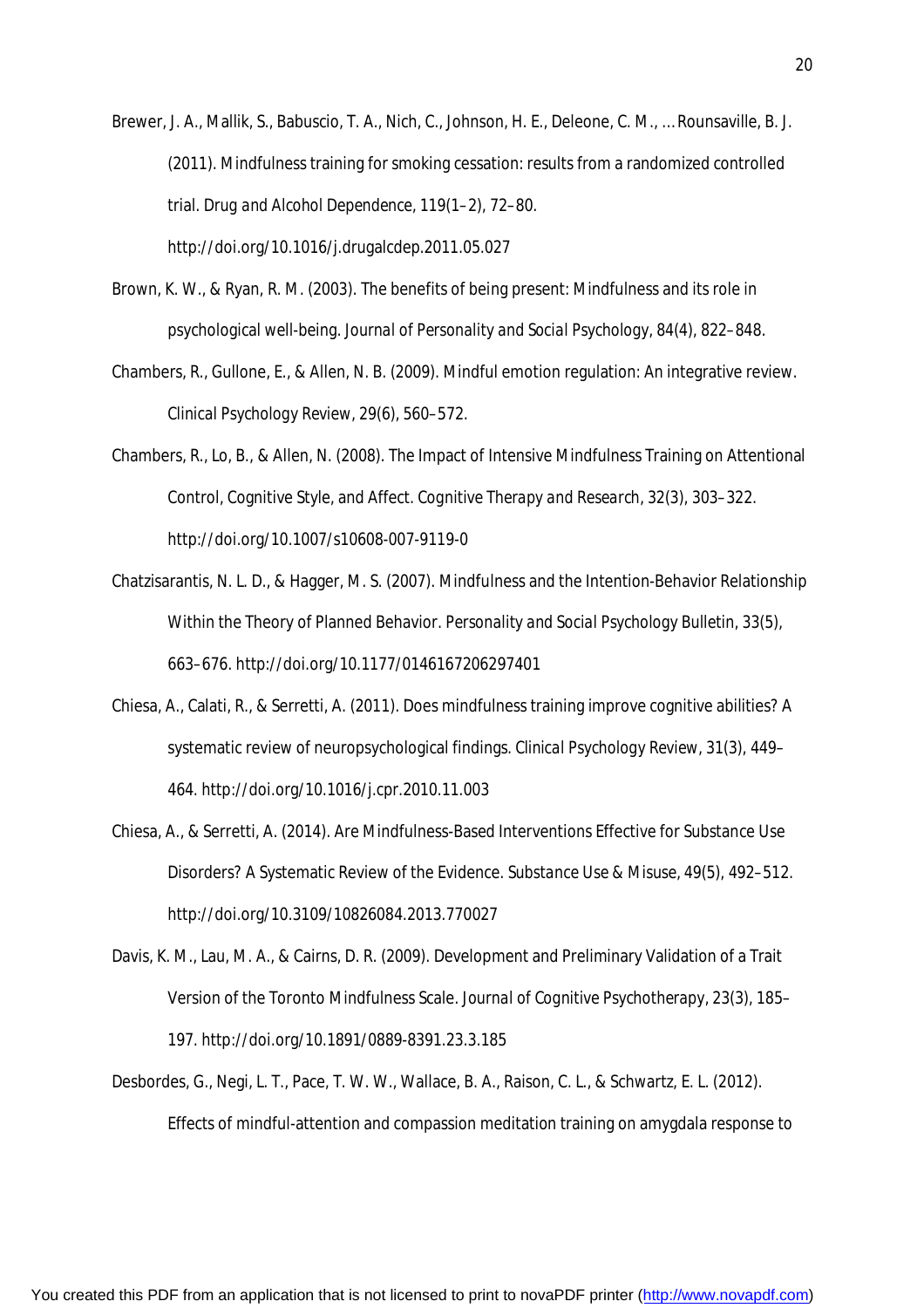emotional stimuli in an ordinary, non-meditative state. *Frontiers in Human Neuroscience*, *6*. <http://doi.org/10.3389/fnhum.2012.00292>

- Dunne, J. D. (2011). Toward an understanding of non-dual mindfulness. *Contemporary Buddhism*, *12*(1), 71–88.<http://doi.org/10.1080/14639947.2011.564820>
- Elwafi, H. M., Witkiewitz, K., Mallik, S., IV, T. A. T., & Brewer, J. A. (2013). Mindfulness training for smoking cessation: Moderation of the relationship between craving and cigarette use. *Drug and Alcohol Dependence*, *130*(1–3), 222–229.

<http://doi.org/10.1016/j.drugalcdep.2012.11.015>

- Engle, R. W. (2002). Working Memory Capacity as Executive Attention. *Current Directions in Psychological Science*, *11*(1), 19–23. <http://doi.org/10.1111/1467-8721.00160>
- Farb, N. A. S., Segal, Z. V., & Anderson, A. K. (2013). Mindfulness meditation training alters cortical representations of interoceptive attention. *Social Cognitive and Affective Neuroscience*, *8*(1), 15–26. <http://doi.org/10.1093/scan/nss066>
- Field, M., & Eastwood, B. (2005). Experimental manipulation of attentional bias increases the motivation to drink alcohol. *Psychopharmacology*, *183*(3), 350–357.
- Framson, C., Kristal, A. R., Schenk, J. M., Littman, A. J., Zeliadt, S., & Benitez, D. (2009). Development and Validation of the Mindful Eating Questionnaire. *Journal of the American Dietetic Association*, *109*(8), 1439–1444.<http://doi.org/10.1016/j.jada.2009.05.006>
- Franken, I. H. A. (2003). Drug craving and addiction: Integrating psychological and neuropsychopharmacological approaches. *Progress in Neuro-Psychopharmacology and Biological Psychiatry*, *27*(4), 563–579.

Garland, E. L., Boettiger, C. A., Gaylord, S., Chanon, V. W., & Howard, M. O. (2012). Mindfulness is Inversely Associated with Alcohol Attentional Bias Among Recovering Alcohol-Dependent Adults. *Cognitive Therapy and Research*, *36*(5), 441–450.<http://doi.org/10.1007/s10608-> 011-9378-7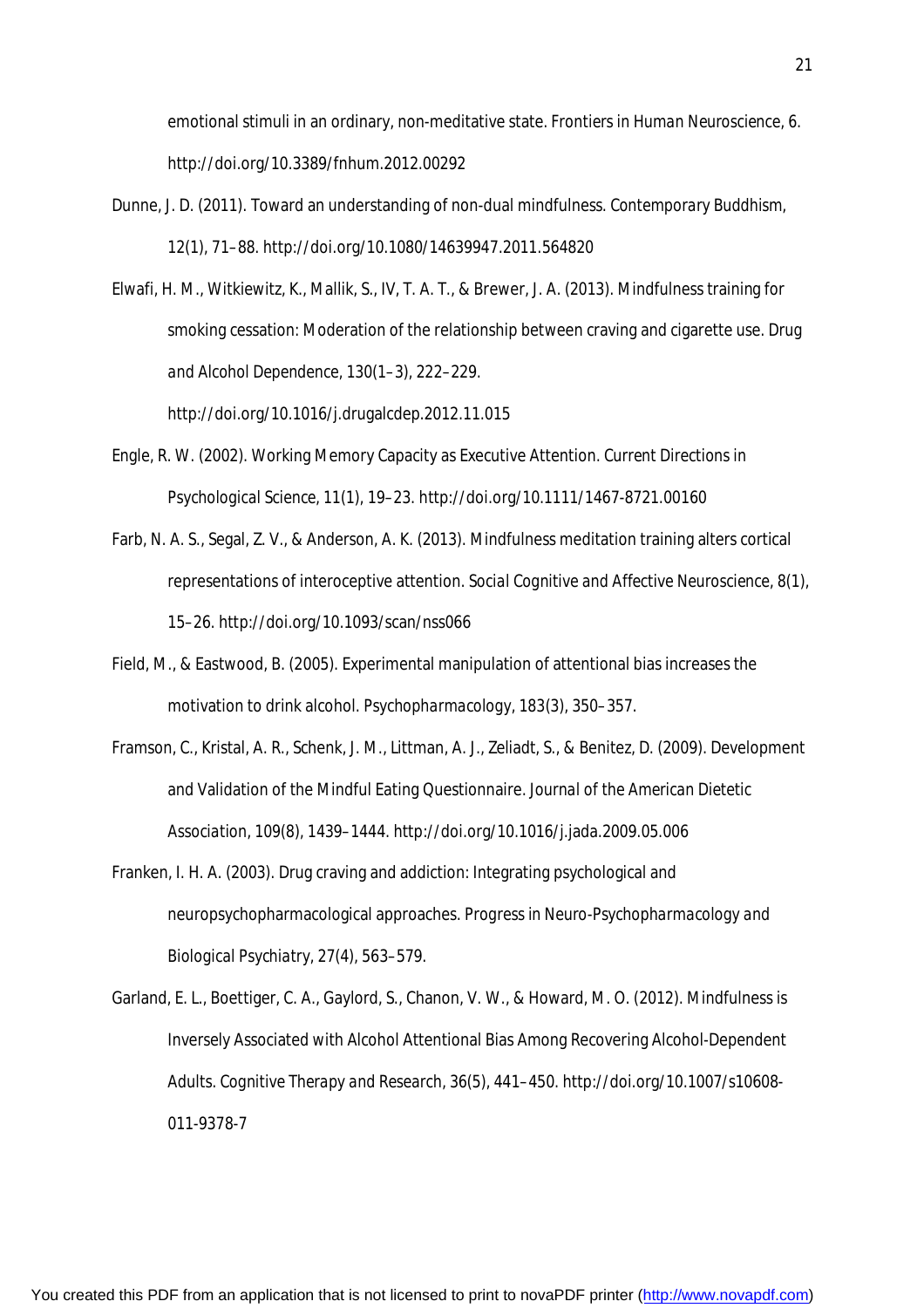Garland, E. L., Gaylord, S. A., Boettiger, C. A., & Howard, M. O. (2010). Mindfulness training modifies cognitive, affective, and physiological mechanisms implicated in alcohol dependence: Results of a randomized controlled pilot trial. *Journal of Psychoactive Drugs*, *42*(2), 177–192.

- Goyal, M., Singh, S., Sibinga, E. S., & et al. (2014). Meditation programs for psychological stress and well-being: A systematic review and meta-analysis. *JAMA Internal Medicine*. <http://doi.org/10.1001/jamainternmed.2013.13018>
- Grabovac, A. D., Lau, M. A., & Willett, B. R. (2011). Mechanisms of Mindfulness: A Buddhist Psychological Model. *Mindfulness*, *2*(3), 154–166.<http://doi.org/10.1007/s12671-011-0054-> 5
- Grossman, P., Niemann, L., Schmidt, S., & Walach, H. (2004). Mindfulness-based stress reduction and health benefits: A meta-analysis. *Journal of Psychosomatic Research*, *57*(1), 35–43. [http://doi.org/10.1016/S0022-3999\(03\)00573-7](http://doi.org/10.1016/S0022-3999(03)00573-7)
- Hagger, M. S., Lonsdale, A., Koka, A., Hein, V., Pasi, H., Lintunen, T., & Chatzisarantis, N. L. D. (2011). An Intervention to Reduce Alcohol Consumption in Undergraduate Students Using Implementation Intentions and Mental Simulations: A Cross-National Study. *International Journal of Behavioral Medicine*, *19*(1), 82–96.<http://doi.org/10.1007/s12529-011-9163-8>
- Hasenkamp, W., Wilson-Mendenhall, C. D., Duncan, E., & Barsalou, L. W. (2012). Mind wandering and attention during focused meditation: A fine-grained temporal analysis of fluctuating cognitive states. *NeuroImage*, *59*(1), 750–760. <http://doi.org/10.1016/j.neuroimage.2011.07.008>
- Hayes, S. C., & Wilson, K. G. (2003). Mindfulness: Method and process. *Clinical Psychology: Science and Practice*, *10*(2), 161–165.<http://doi.org/10.1093/clipsy.bpg018>
- Hayes-Skelton, S., & Graham, J. (2013). Decentering as a common link among mindfulness, cognitive reappraisal, and social anxiety. *Behavioural and Cognitive Psychotherapy*, *41*(3), 317–328. <http://doi.org/10.1017/S1352465812000902>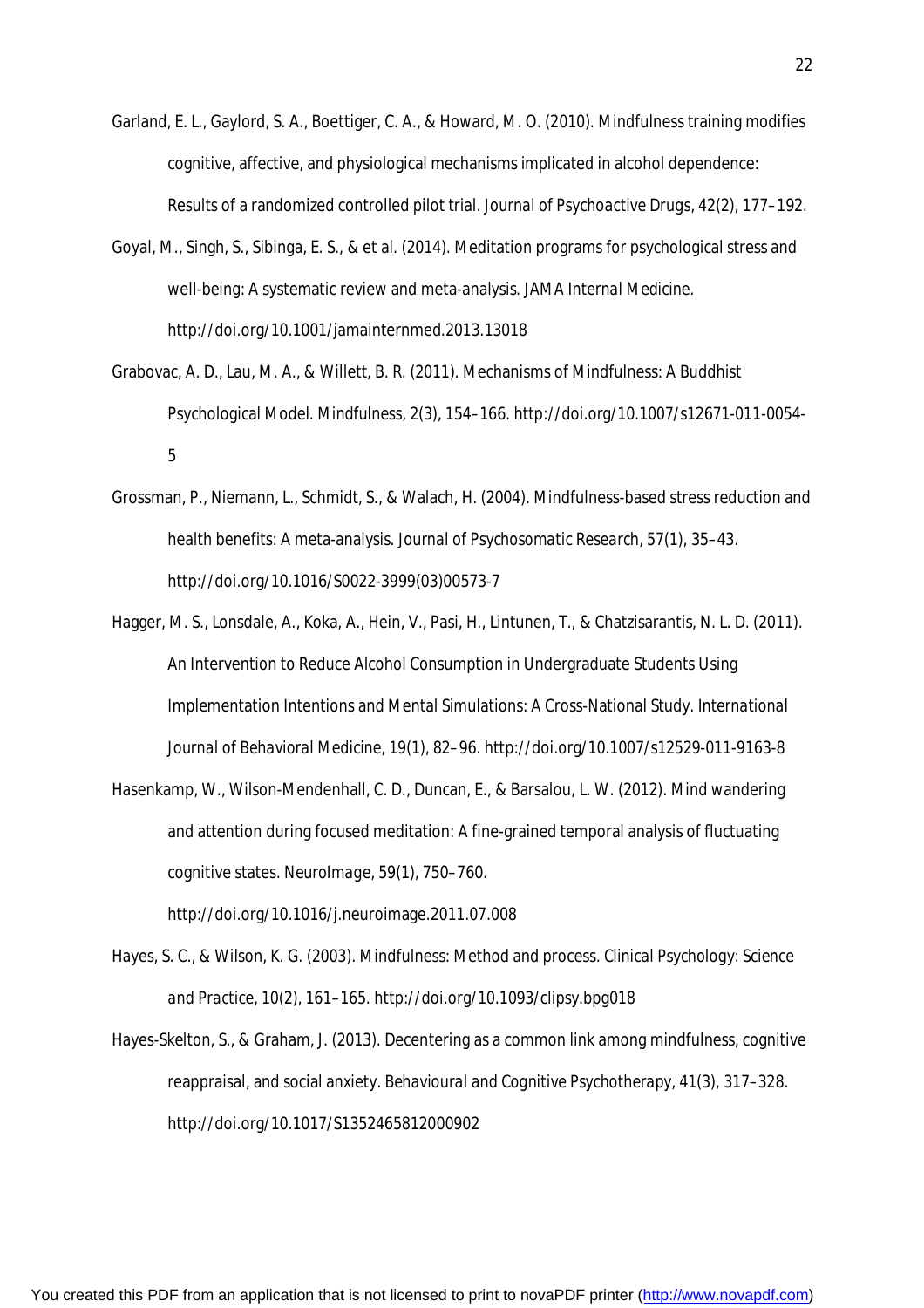Hendrickson, K. L., & Rasmussen, E. B. (2013). Effects of mindful eating training on delay and probability discounting for food and money in obese and healthy-weight individuals. *Behaviour Research and Therapy*, *51*(7), 399–409.<http://doi.org/10.1016/j.brat.2013.04.002>

- Higgs, S., & Donohoe, J. E. (2011). Focusing on food during lunch enhances lunch memory and decreases later snack intake. *Appetite*, *57*(1), 202–206. <http://doi.org/10.1016/j.appet.2011.04.016>
- Hofmann, W., Friese, M., & Wiers, R. W. (2008). Impulsive versus reflective influences on health behavior: A theoretical framework and empirical review. *Health Psychology Review*, *2*(2), 111–137.
- Hofmann, W., Gschwendner, T., Friese, M., Wiers, R. W., & Schmitt, M. (2008). Working memory capacity and self-regulatory behavior: Toward an individual differences perspective on behavior determination by automatic versus controlled processes. *Journal of Personality and Social Psychology*, *95*(4), 962–977.
- Hoge, E. A., Bui, E., Goetter, E., Robinaugh, D. J., Ojserkis, R. A., Fresco, D. M., & Simon, N. M. (2014). Change in Decentering Mediates Improvement in Anxiety in Mindfulness-Based Stress Reduction for Generalized Anxiety Disorder. *Cognitive Therapy and Research*, *39*(2), 228– 235. <http://doi.org/10.1007/s10608-014-9646-4>
- Hölzel, B. K., Hoge, E. A., Greve, D. N., Gard, T., Creswell, J. D., Brown, K. W., … Lazar, S. W. (2013). Neural mechanisms of symptom improvements in generalized anxiety disorder following mindfulness training. *NeuroImage: Clinical*, *2*, 448–458. <http://doi.org/10.1016/j.nicl.2013.03.011>
- Jenkins, K. T., & Tapper, K. (2014). Resisting chocolate temptation using a brief mindfulness strategy. *British Journal of Health Psychology*, *19*(3), 509–522. <http://doi.org/10.1111/bjhp.12050>
- Jha, A. P., Krompinger, J., & Baime, M. J. (2007). Mindfulness training modifies subsystems of attention. *Cognitive, Affective, & Behavioral Neuroscience*, *7*(2), 109–119. <http://doi.org/10.3758/CABN.7.2.109>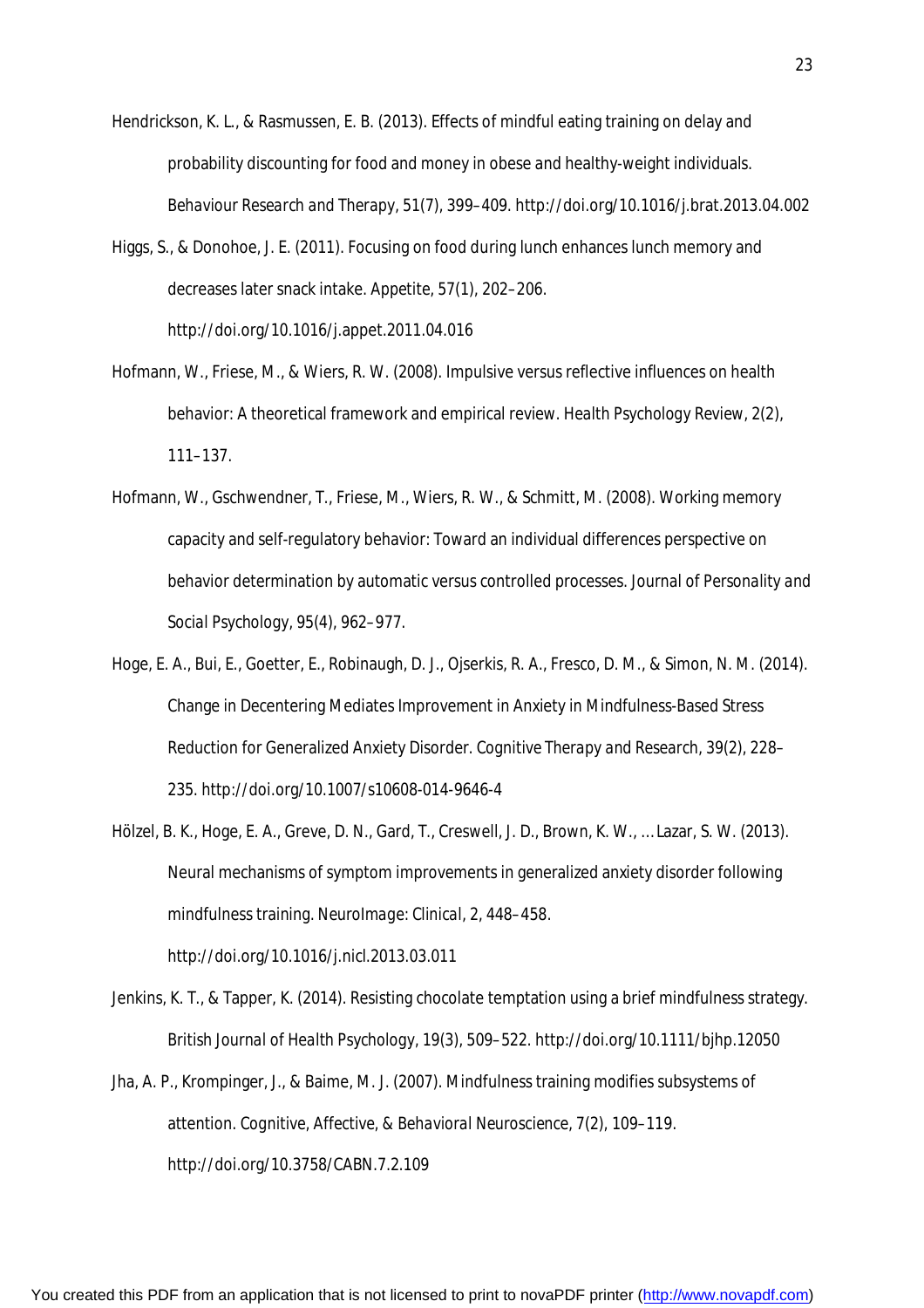- Jordan, C. H., Wang, W., Donatoni, L., & Meier, B. P. (2014). Mindful eating: Trait and state mindfulness predict healthier eating behavior. *Personality and Individual Differences*, *68*, 107–111.<http://doi.org/10.1016/j.paid.2014.04.013>
- Judson A. Brewer MD, P., PhD, R. S., MD, J. A. C., MA, R. N. M., MA, T. A. B., MS, C. N., … MD, B. J. R. (2009). Mindfulness Training and Stress Reactivity in Substance Abuse: Results from a Randomized, Controlled Stage I Pilot Study. *Substance Abuse*, *30*(4), 306–317. <http://doi.org/10.1080/08897070903250241>
- Kabat-Zinn, J. (1982). An outpatient program in behavioral medicine for chronic pain patients based on the practice of mindfulness meditation: Theoretical considerations and preliminary results. *General Hospital Psychiatry*, *4*(1), 33–47. <http://doi.org/10.1016/0163-> 8343(82)90026-3
- Katterman, S. N., Kleinman, B. M., Hood, M. M., Nackers, L. M., & Corsica, J. A. (2014). Mindfulness meditation as an intervention for binge eating, emotional eating, and weight loss: A systematic review. *Eating Behaviors*, *15*(2), 197–204.

<http://doi.org/10.1016/j.eatbeh.2014.01.005>

- Kavanagh, D. J., Andrade, J., & May, J. (2005). Imaginary relish and exquisite torture: The elaborated intrusion theory of desire. *Psychological Review*, *112*(2), 446–467.
- Keesman, M., Papies, E. K., Aarts, H., & Häfner, M. (2016). Benefits of meditation experience on resilience and craving occur through decentering but not awareness. *In Preparation*.
- Kemps, E., Tiggemann, M., Orr, J., & Grear, J. (2014). Attentional retraining can reduce chocolate consumption. *Journal of Experimental Psychology: Applied*, *20*(1), 94–102. <http://doi.org/10.1037/xap0000005>
- Kristeller, J. L., & Hallett, C. B. (1999). An Exploratory Study of a Meditation-based Intervention for Binge Eating Disorder. *Journal of Health Psychology*, *4*(3), 357–363. <http://doi.org/10.1177/135910539900400305>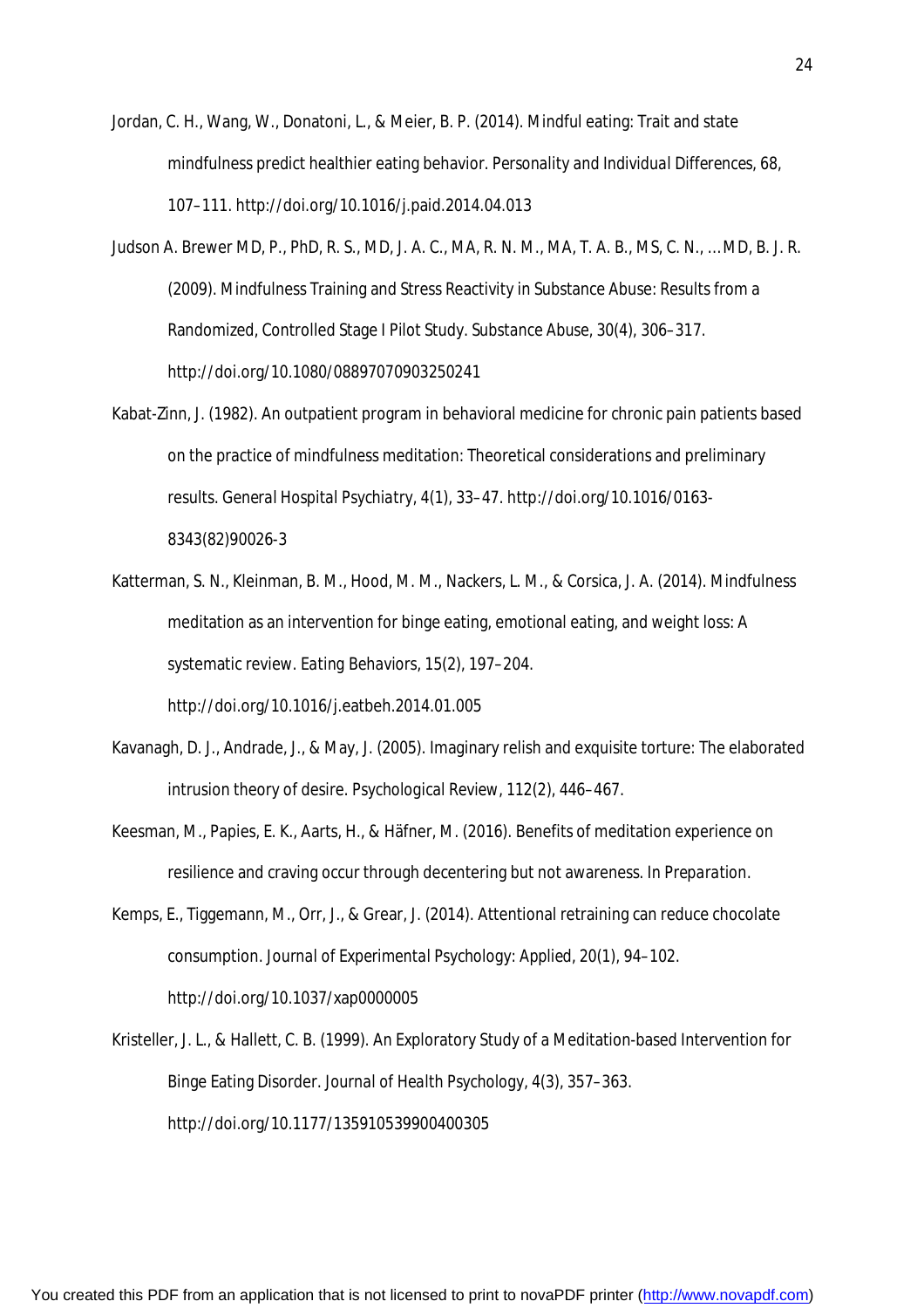- Kristeller, J. L., Wolever, R. Q., & Sheets, V. (2014). Mindfulness-Based Eating Awareness Training (MB-EAT) for Binge Eating: A Randomized Clinical Trial. *Mindfulness*, *5*(3), 282–297. <http://doi.org/10.1007/s12671-012-0179-1>
- Lacaille, J., Ly, J., Zacchia, N., Bourkas, S., Glaser, E., & Knäuper, B. (2014). The effects of three mindfulness skills on chocolate cravings. *Appetite*. <http://doi.org/10.1016/j.appet.2014.01.072>
- Lau, M. A., Bishop, S. R., Segal, Z. V., Buis, T., Anderson, N. D., Carlson, L., … Devins, G. (2006). The toronto mindfulness scale: Development and validation. *Journal of Clinical Psychology*, *62*(12), 1445–1467.<http://doi.org/10.1002/jclp.20326>
- Lebois, L. A. M., Papies, E. K., Gopinath, K., Cabanban, R., Quigley, K. S., Krishnamurthy, V., … Barsalou, L. W. (2015). A shift in perspective: Decentering through mindful attention to imagined stressful events. *Neuropsychologia*, *75*, 505–524. <http://doi.org/10.1016/j.neuropsychologia.2015.05.030>
- Lutz, A., Jha, A. P., Dunne, J. D., & Saron, C. D. (2015). Investigating the Phenomenological Matrix of Mindfulness-Related Practices From a Neurocognitive Perspective. [Miscellaneous Article]. *American Psychologist*, *70*(7), 632–658. <http://doi.org/10.1037/a0039585>
- Lutz, A., Slagter, H. A., Dunne, J. D., & Davidson, R. J. (2008). Attention regulation and monitoring in meditation. *Trends in Cognitive Sciences*, *12*(4), 163.
- Marchiori, D., & Papies, E. K. (2014). A brief mindfulness intervention reduces unhealthy eating when hungry, but not the portion size effect. *Appetite*, *75*, 40–45. <http://doi.org/10.1016/j.appet.2013.12.009>
- Moore, A., Gruber, T., Derose, J., & Malinowski, P. (2012). Regular, brief mindfulness meditation practice improves electrophysiological markers of attentional control. *Frontiers in Human Neuroscience*, *6*, 18. <http://doi.org/10.3389/fnhum.2012.00018>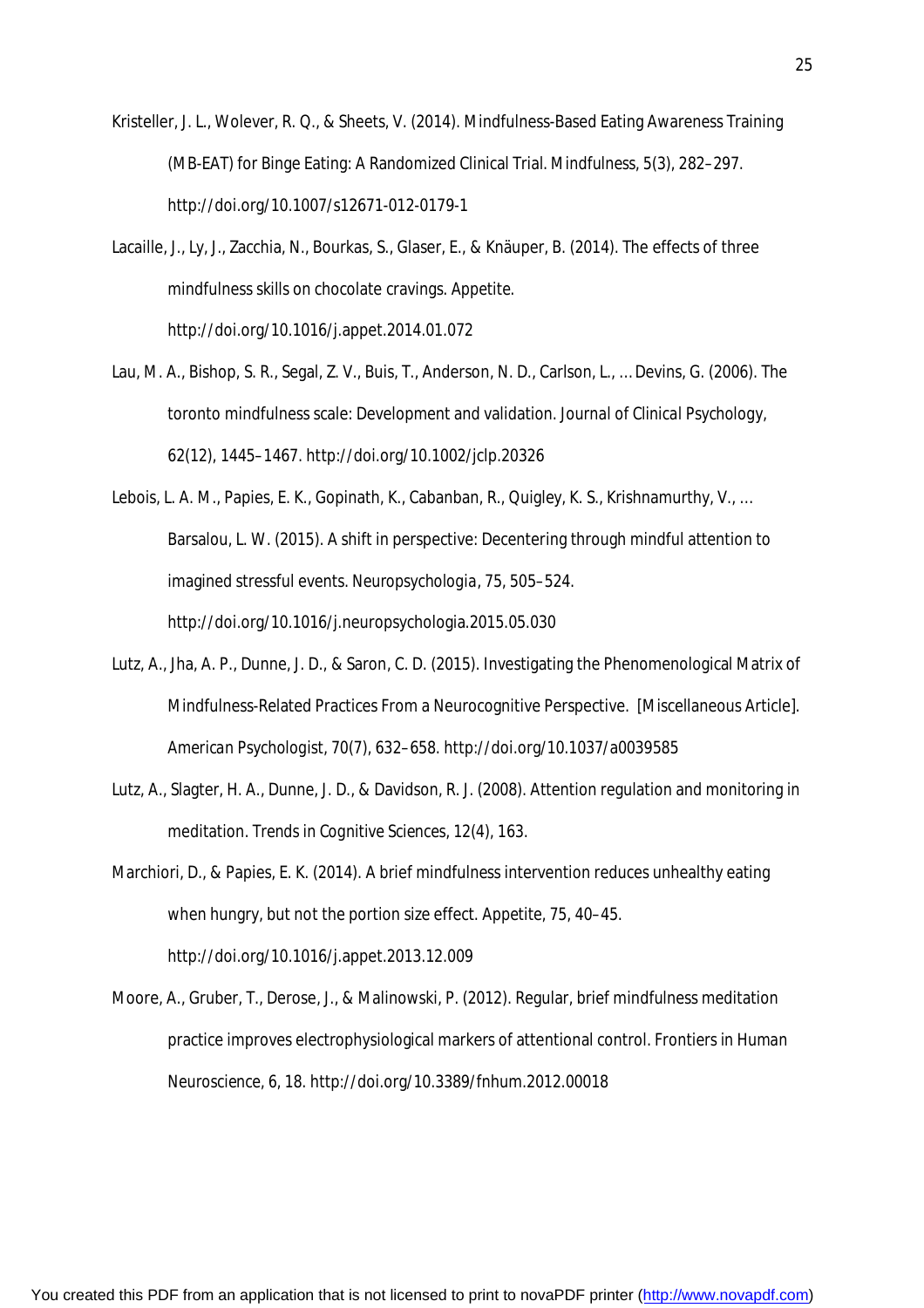- O'Reilly, G. A., Cook, L., Spruijt-Metz, D., & Black, D. S. (2014). Mindfulness-based interventions for obesity-related eating behaviours: a literature review. *Obesity Reviews*, *15*(6), 453–461. <http://doi.org/10.1111/obr.12156>
- Ostafin, B. D., Bauer, C., & Myxter, P. (2012). Mindfulness Decouples the Relation Between Automatic Alcohol Motivation and Heavy Drinking. *Journal of Social & Clinical Psychology*, *31*(7), 729–745.<http://doi.org/10.1521/jscp.2012.31.7.729>
- Ostafin, B. D., Brooks, J. J., & Laitem, M. (2014). Affective Reactivity Mediates an Inverse Relation Between Mindfulness and Anxiety. *Mindfulness*, *5*(5), 520–528. <http://doi.org/10.1007/s12671-013-0206-x>
- Papies, E. K. (2016). Health Goal Priming as a Situated Intervention Tool: How to benefit from nonconscious motivational routes to health behavior. *Health Psychology Review*, *in press*.
- Papies, E. K., & Barsalou, L. W. (2015). Grounding Desire and Motivated Behavior: A theoretical framework and review of empirical evidence. In *The Psychology of Desire* (pp. 36–60). New York, NY, US: Guilford Press.
- Papies, E. K., Barsalou, L. W., & Custers, R. (2012). Mindful Attention Prevents Mindless Impulses. *Social Psychological and Personality Science*, *3*(3), 291–299. <http://doi.org/10.1177/1948550611419031>
- Papies, E. K., Pronk, T. M., Keesman, M., & Barsalou, L. W. (2015). The benefits of simply observing: Mindful attention modulates the link between motivation and behavior. *Journal of Personality and Social Psychology*, *108*(1), 148–170. <http://doi.org/10.1037/a0038032>
- Papies, E. K., Stroebe, W., & Aarts, H. (2008). Healthy Cognition: Processes of Self-Regulatory Success in Restrained Eating. *Personality and Social Psychology Bulletin*, *34*(9), 1290–1300. <http://doi.org/10.1177/0146167208320063>
- Papies, E. K., van Winckel, M., & Keesman, M. (2016). Food-specific decentering is associated with reduced food cravings in meditators: A preliminary investigation. *Mindfulness*, *in press*.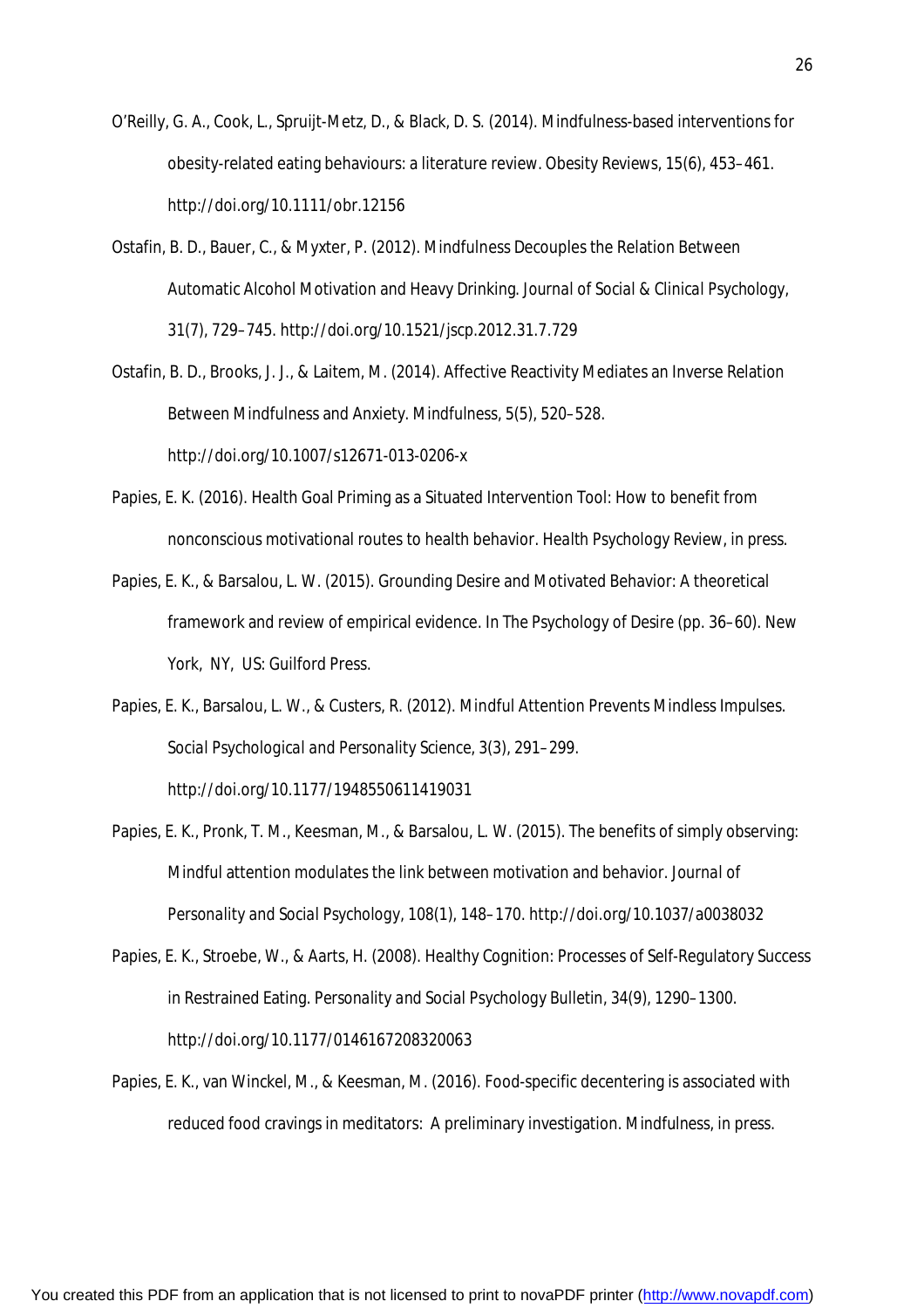Pidgeon, A., Lacota, K., & Champion, J. (2012). The Moderating Effects of Mindfulness on Psychological Distress and Emotional Eating Behaviour. *Australian Psychologist*, n/a–n/a. <http://doi.org/10.1111/j.1742-9544.2012.00091.x>

- Rogojanski, J., Vettese, L. C., & Antony, M. M. (2011). Coping with Cigarette Cravings: Comparison of Suppression Versus Mindfulness-Based Strategies. *Mindfulness*, *2*(1), 14–26. <http://doi.org/10.1007/s12671-010-0038-x>
- Ruscio, A. C., Muench, C., Brede, E., & Waters, A. J. (2015). Effect of Brief Mindfulness Practice on Self-Reported Affect, Craving, and Smoking: A Pilot Randomized Controlled Trial Using Ecological Momentary Assessment. *Nicotine & Tobacco Research*, ntv074. <http://doi.org/10.1093/ntr/ntv074>
- Schoenmakers, T. M., de Bruin, M., Lux, I. F. M., Goertz, A. G., Van Kerkhof, D. H. A. T., & Wiers, R. W. (2010). Clinical effectiveness of attentional bias modification training in abstinent alcoholic patients. *Drug and Alcohol Dependence*, *109*(1–3), 30–36. <http://doi.org/10.1016/j.drugalcdep.2009.11.022>
- Sedlmeier, P., Eberth, J., Schwarz, M., Zimmermann, D., Haarig, F., Jaeger, S., & Kunze, S. (2012). The psychological effects of meditation: A meta-analysis. *Psychological Bulletin*, *138*(6), 1139– 1171.<http://doi.org/10.1037/a0028168>
- Shapiro, S. L., Carlson, L. E., Astin, J. A., & Freedman, B. (2006). Mechanisms of mindfulness. *Journal of Clinical Psychology*, *62*(3), 373–386.<http://doi.org/10.1002/jclp.20237>
- van der Wal, R. C., & van Dillen, L. F. (2013). Leaving a Flat Taste in Your Mouth Task Load Reduces Taste Perception. *Psychological Science*, *24*(7), 1277–1284. <http://doi.org/10.1177/0956797612471953>
- Versluis, I., & Papies, E. K. (2016). Eating less from bigger packs: Preventing the pack size effect with diet primes. *Appetite*, *100*, 70–79.